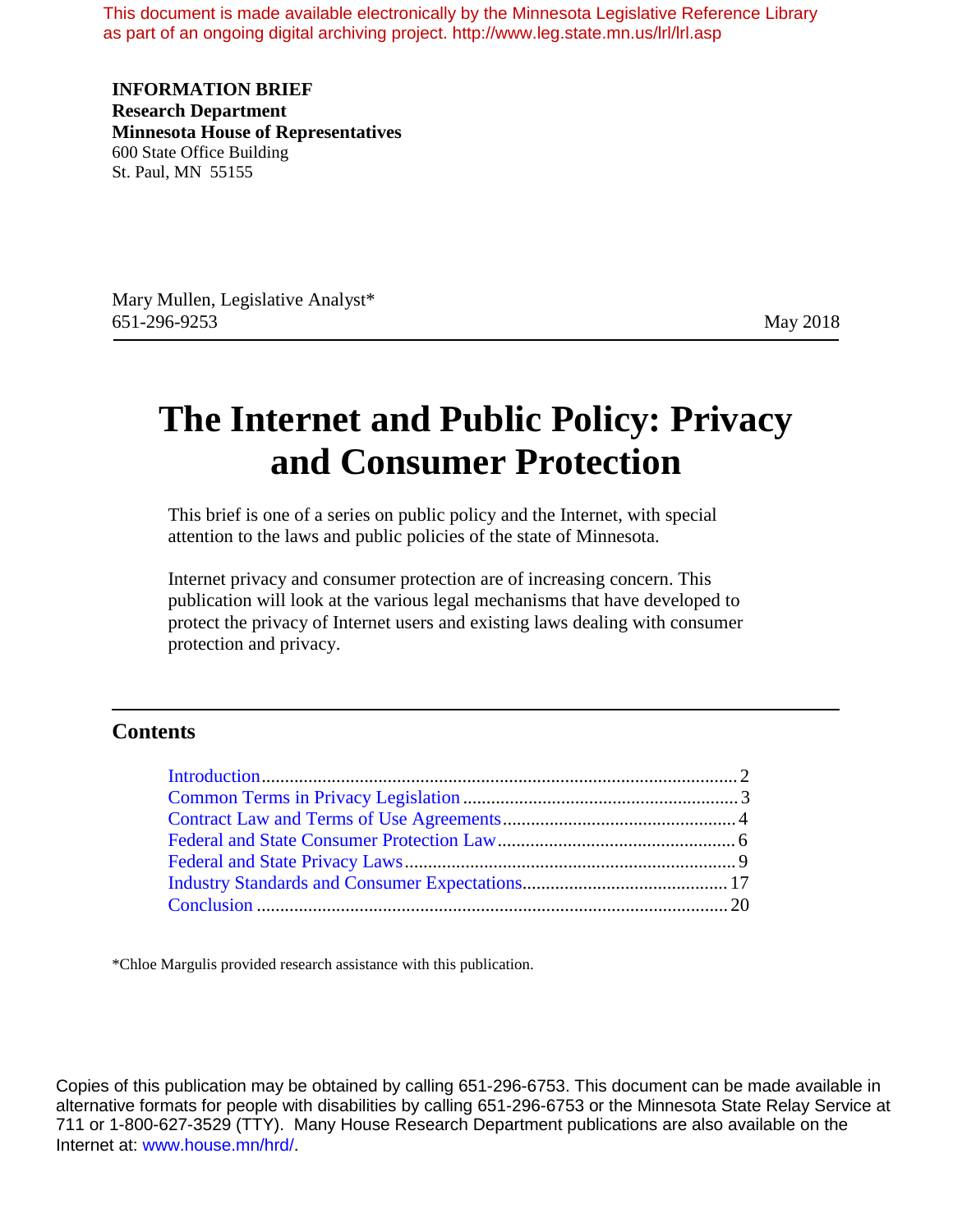### *About The Internet and Public Policy Series*

The Internet is a worldwide communication web created through technology, hardware and software, and human use patterns, which are shaped by mores, customs, and occasionally laws. States have their own roles within the larger national and international network that is the Internet. The challenge for policymakers is that the Internet itself is malleable, and no static definition can capture its breadth and changing uses.

This series of information briefs isolates discreet policy issues and the ways in which specific Internet issues provide choices for the Minnesota marketplace and for lawmakers. See the list at the end of this document for other titles in this series.

## **Introduction**

Consumer protection and privacy are some of the most talked about areas of Internet law. Economic and technological shifts that allow people to do their banking, shopping, and daily business online have opened the door for companies and financial institutions to do business with people all over the world. This online economy results in more personal information being shared and stored in electronic formats, raising major concerns that the government will access the data and that private companies will fail to protect it.

Commercial activities are just one area where individuals provide private personal information over the Internet. Federal, state, and local governments collect information from individuals through various online activities. Private and public schools, colleges and universities, and even preschools use online programs for payment, educational activities, and school records. Internet service providers and Internet search engines collect information from their users. In many cases, regardless of whether or not a commercial transaction occurs, a website collects information from the users who visit their sites. News and opinion websites, social and professional networking sites, online job boards, gaming sites, and online gambling websites are all examples of online activities that often request some personal information from their users.

Privacy protections are imbedded in many aspects of federal and state law, and in the U.S. Constitution. The Fourth Amendment guarantees individuals protections from unlawful government searches and seizures.<sup>[1](#page-20-0)</sup> The right to freedom of assembly, beliefs, and association are guaranteed by the First Amendment, and those rights to freedom of beliefs and opinions are further protected by a right to privacy. The Fourteenth Amendment guarantees freedom from intrusions into some private decisions such as marriage, families, and relationships.<sup>[2](#page-20-1)</sup> These constitutional provisions restrain the government from intrusions into specific aspects of individual privacy. Some state constitutions have similar provisions to the Fourth Amendment.<sup>[3](#page-20-2)</sup> Some states have expanded privacy provisions in state constitutions specifically identifying the right to be secure from an invasion of privacy.<sup>[4](#page-20-3)</sup> In some cases the courts have found that, along with protection from unwanted government intrusion into individuals' private lives, the protection against intrusions of privacy creates a privacy interest that protects individuals from private entities and companies.<sup>[5](#page-20-4)</sup>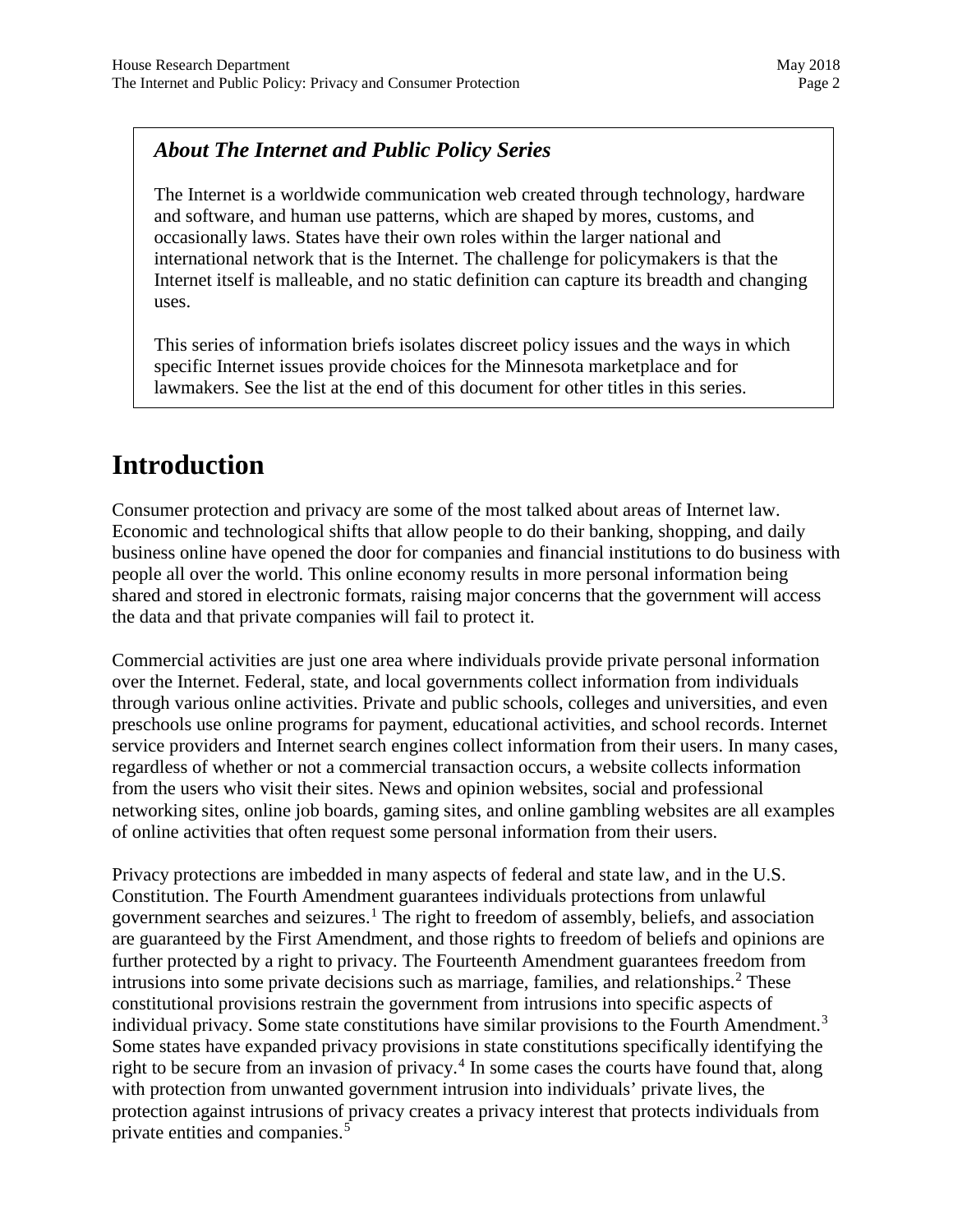These privacy considerations in state and federal constitutions were contemplated long before the Internet. As the use of the Internet and home computers has increased, the courts in the United States have applied existing privacy laws and constitutional protections to electronic communications and the electronic containers that hold so much of an individual's personal information. In 2004, the Second District Court of Appeals held that there is an expectation of privacy in the contents of a home computer.<sup>[6](#page-21-0)</sup> But one state has extended privacy protections in its constitution to specifically cover electronic data: Missouri passed a constitutional amendment to include electronic documents in the state constitution's Fourth Amendment protection from unlawful search and seizure.<sup>[7](#page-21-1)</sup> While there are some existing provisions that protect consumers, emerging technologies continue to outpace regulations.

This publication looks at the various legal mechanisms that have developed to protect the privacy of Internet users, including an examination of how contract law has evolved to govern the user and licensing agreements between companies and consumers. The brief also looks at how federal and state laws have been enacted to regulate some of the consumer protection issues and privacy concerns that have been raised as more personal information is increasingly exchanged via the Internet. Finally, this brief looks at how companies have had to modify policies to respond to consumer demands (and maintain their reputations) by instituting privacy policies that protect consumers' personal information.

## **Common Terms in Privacy Legislation**

The Internet allows the government and private entities to collect a vast array of personal information from individuals. The definitions below have been used by the private and public sector and have also been used in some newer federal and state legislative proposals.

- Personal identifiable information (PII) or sensitive personal information, which can include various forms of identifying information such as name, date of birth, Social Security number, address, or IP address and device identifiers.
- Personally identifiable financial information (PIFI), which is often used to refer to financial and banking information, such as credit card numbers or bank account balances.
- Nonpublic information (NPI) is a term often used to describe the information collected to create an account, such as financial institution account information and tax information, but also other personal information, like health records used to obtain a life insurance policy.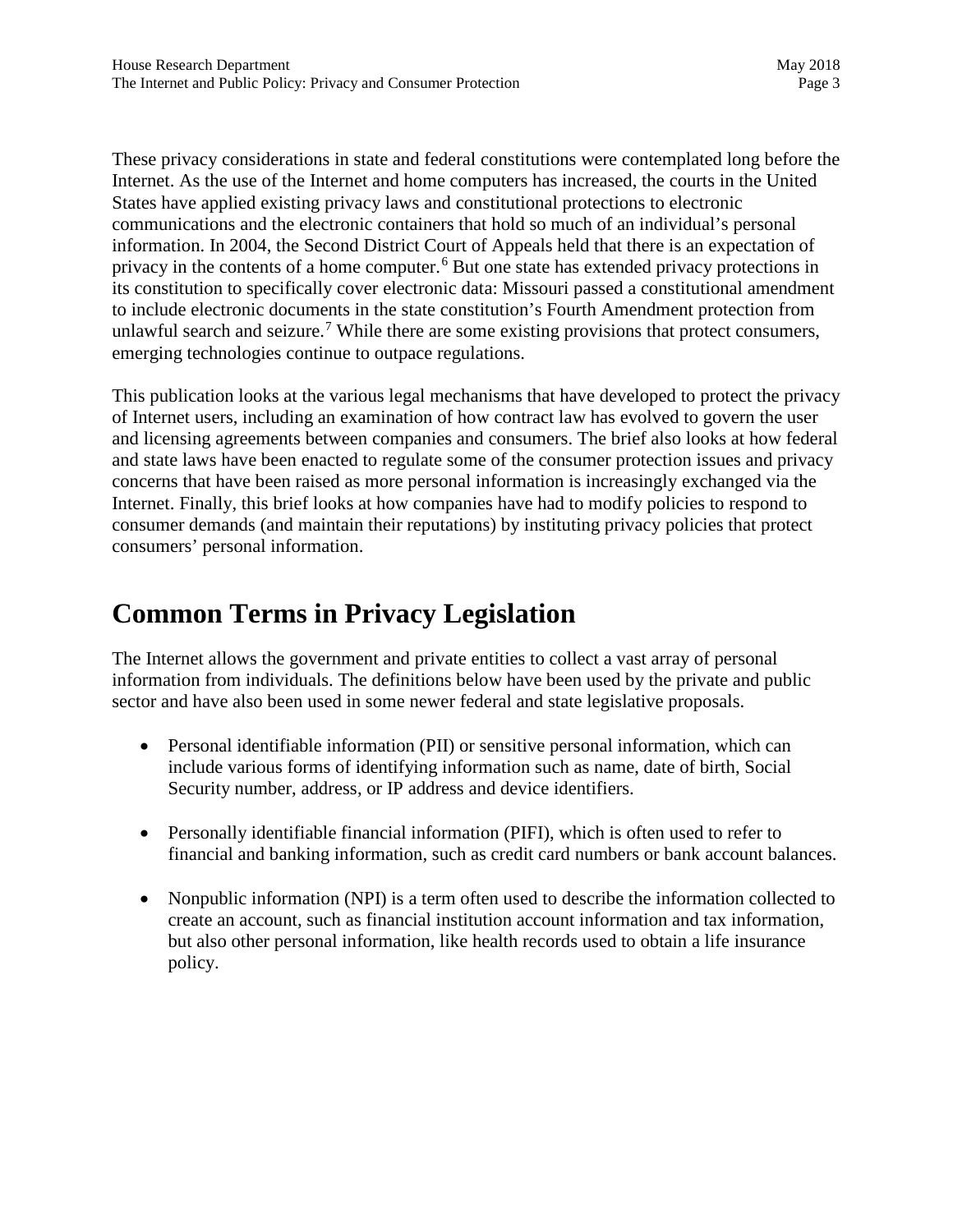## **Contract Law and Terms of Use Agreements**

User agreements are contracts between the website (or merchant) and the user (or consumer). Much of the information exchanged between Internet users and the websites they visit are governed by the website's "terms of service" agreements, also called "terms of use" agreements. This is a contract between the user and the website that individuals agree to when they view a website. Often a website will have a page stating that, by using the website's services, consumers are agreeing to all the terms contained in the terms of service or terms of use agreement.

A contract forms when the user agrees to the terms required by the website to view or access the website. Sometimes this is explicit, through an opt-in process, such as checking a box saying the viewer has read the terms and agrees to them. Other times, this is done through a notification on the website, stating that an individual using the website has agreed to the terms posted on the website. Some of these notifications are easy to find but others are not. The validity of these agreements as enforceable contracts continues to be debated in state legislatures and court cases around the country.<sup>[8](#page-21-2)</sup>

Privacy policies, such as what information is collected about an individual, or stored or maintained for an individual's account, as well as information on how that individual's information is shared with others, are often contained in the terms of service agreements. While the agreements are quick and easy to use, consumer advocates warn that few consumers read them, and even if they do read them, the consumer has no power to negotiate for new terms.

#### **Courts Use Contract Law to Interpret Terms of Service Agreements**

These terms of service agreements have been interpreted by the court using contract law. Many of the early cases in this area related to "end user licensing agreements" (EULA), also called "shrink wrap" agreements, which are licensing agreements that come in the package with a new computer or software. These agreements govern the purchaser's ability to use the software. The terms of use agreements that are on websites and accompany software downloads are given the nickname "click wrap" agreements because the user is required to click a box to consent to the terms before installing software on a home or business computer, use an operating system on a mobile device or cell phone, or interact with any number of service providers on the Internet. A third term, "browser wrap agreements," has been used to define the terms of service agreements that appear on a website's homepage or information page, or at the bottom of the page of a website a user is accessing. These do not require any action on the part of the user to accept the terms, but instead a user is agreeing to the terms simply by using the website.

The provisions of the terms of service agreements often dictate where cases may be brought (the venue for a court action), which state's laws will apply in the case (choice of law provisions), as well as what remedies are available in a legal dispute. Sometimes these user agreements will restrict users to binding arbitration, which prevent a consumer from filing a lawsuit if there is a dispute with the company and can prevent class action lawsuits.

The provisions of the "click wrap" or "terms of use" agreements have been viewed by some consumer advocates as one-sided because they offer no opportunity for negotiation on the terms in the agreement. The company offers the terms and the consumer has to accept them to use the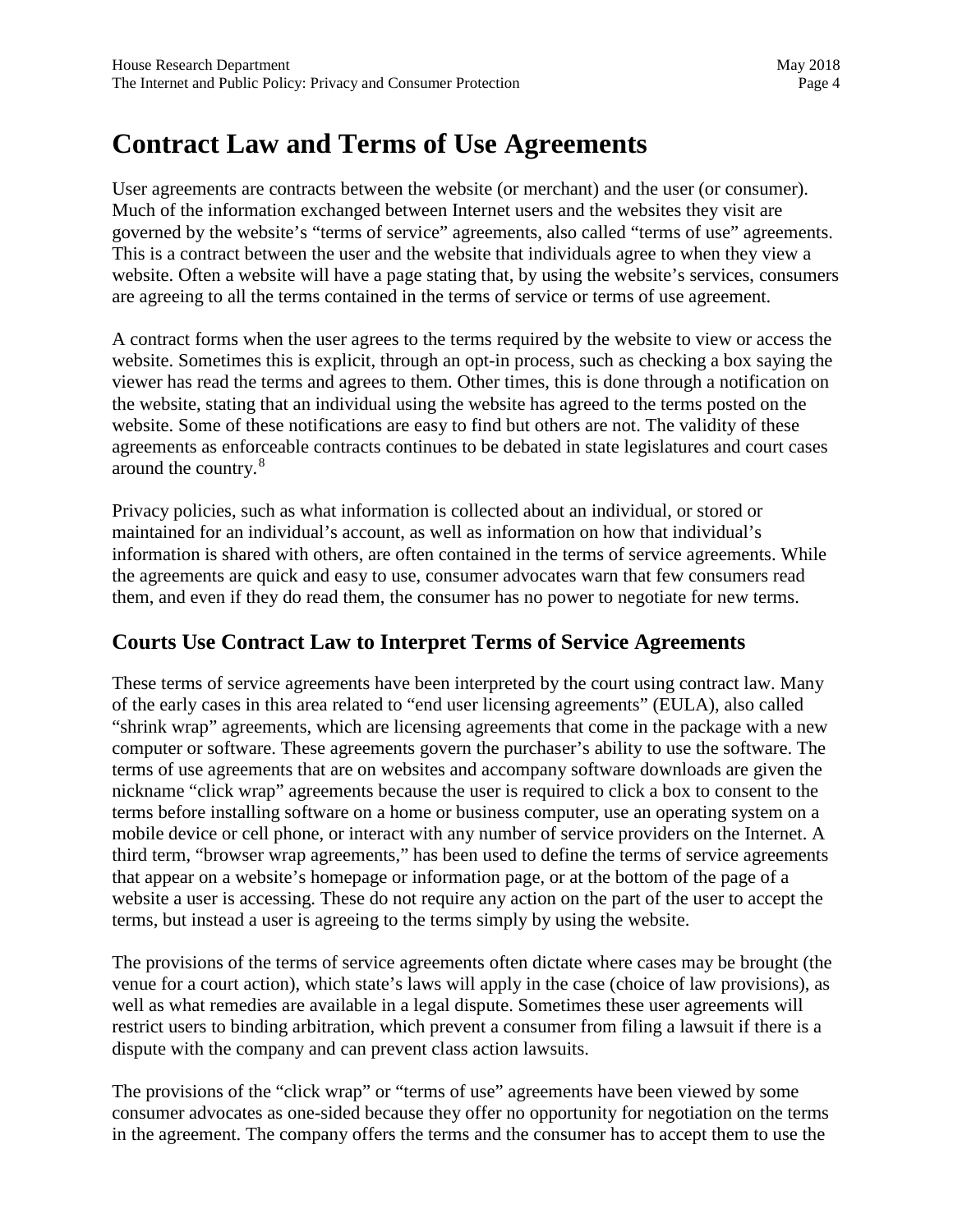product, access software, or use a web service. The agreements are often seen as unfair and even coercive to consumers who may not be aware of the terms in the agreement, which are sometimes hard to find, difficult to understand, and often lengthy. $9$  Websites and online retailers have argued that creating more specific agreements would be onerous and costly, and that providing additional requirements to contract with a website or company would irritate consumers who are trying to use a service or make purchases.

### **Courts Have Upheld Terms of Use Agreements**

Courts in the United States have generally upheld the terms of use agreements even though some consumers have argued the contracts are unconscionable<sup>10</sup> or contracts of adhesion.<sup>[11](#page-22-2)</sup> Because these contracts are not negotiated, it is sometimes argued that they are "one-sided" as the terms are written by one party<sup>[12](#page-22-3)</sup> and "accepted" through silence (using the website) or action (clicking a box indicating the user had read and accepted the terms). The trend has been for courts to enforce the online agreements in an effort to uphold the principles of contract law—the assumption being that both parties willingly agreed to the terms of the contract.<sup>[13](#page-22-4)</sup> While a few cases have found that a "buried" arbitration clause or choice-of-law provision is invalid,  $14 \text{ most}$  $14 \text{ most}$ U.S. courts have upheld the mandatory arbitration and choice-of-law provisions in Internet contracting that occur between commercial businesses and their consumers.<sup>[15](#page-22-6)</sup>

Courts have typically found that when users have signified they have read, understood, and agree to the contract provisions, the contract terms will be upheld. Agreeing to the terms can include opening a product and keeping it, <sup>[16](#page-22-7)</sup> using a website where the terms are posted, <sup>17</sup> or clicking on an agreement indicating users have read, understood, and agreed to the terms.<sup>[18](#page-22-9)</sup> Courts have generally found that parties are not excused from the terms of a contract for failing to read them. While courts have upheld "click wrap" and "browser wrap" agreements as valid contracts, the courts will consider if the terms of the contract are fair and enforceable under the federal and state contract law provisions that apply in each case.<sup>[19](#page-22-10)</sup> The conclusions by U.S. courts are in contrast to the European system, which often only upholds mandatory arbitration and choice-oflaw provisions in contracts between commercial entities.

#### **Terms Must Be Presented in a Reasonable Manner**

While "terms of use" agreements are typically enforced, several courts have found that the terms must be presented in a reasonable manner so that a consumer can find the terms of service or use before agreeing to them. U.S. courts have found that these types of contracts "must be presented to the plaintiff, rather than merely posted inconspicuously on a website."<sup>[20](#page-22-11)</sup> This general rule does not prevent "browser wrap agreements" or links to further terms and conditions that are binding on a consumer, but does present some limits to what will be upheld. For example, in the case *In re Zappos*, the court found that a provision in the company's user agreement that allowed it to change the terms of service at any time was unenforceable. $21$ 

The case law in this area continues to evolve as consumers sue companies to enforce provisions of state consumer protection laws and avoid binding arbitration agreements, choice of law provisions, prohibitions on class actions, and enforcement of provisions of state consumer protection laws. To determine if the agreement is enforceable, the courts will generally examine how the agreements are presented and the ability of a consumer to find and access the agreement.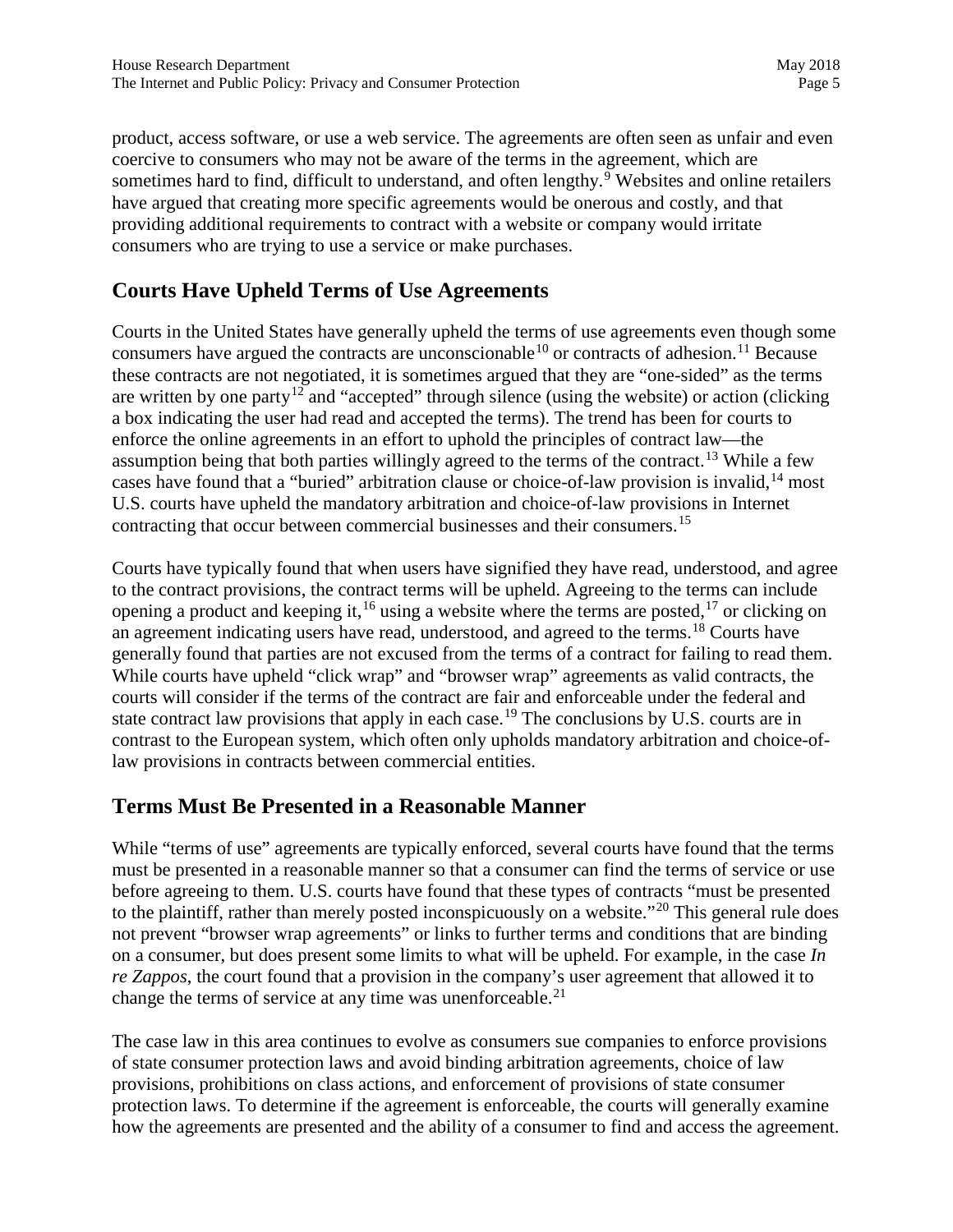If the agreement is enforceable, the court will then look at established laws regarding arbitration, choice of law, and contract provisions prohibiting class actions to determine if these terms in the contract are enforceable under state and federal contract law.

## **Federal and State Consumer Protection Law**

Congress passed a number of federal laws designed to address consumer protection and privacy issues as the Internet was becoming accessible and popular in the 1990s and early 2000s. This section discusses the regulatory aspect of consumer protection related to the Internet. Two federal agencies, the Federal Communications Commission (FCC) and the Federal Trade Commission (FTC), are assigned to oversee a variety of federal laws and policies regulating the Internet. These two agencies have rulemaking and enforcement authority over various Internetrelated activities, including net neutrality, broadband regulation, and consumer privacy. Generally, the FCC tracks and oversees consumer issues related to telecommunication billing and services, while the FTC focuses on false and deceptive business practices, consumer privacy, and Internet scams.

### **FCC Regulates Communication Utilities**

The FCC is the federal agency tasked with regulating communication utilities such as telephone, wire, satellite, and cable. The FCC can enforce some laws that affect Internet access and communication via the Internet, including issues like net neutrality, availability of Internet services, Internet speed and equipment, billing practices, and some privacy issues.

In 2015, the FCC approved "Open Internet" rules, which adopted the principle known as net neutrality. The current rules require content to be treated equally and prevent broadband providers from allowing "fast lanes" for certain types of media or for media from certain companies. The FCC also adopted privacy rules for Internet service providers (ISPs) that would have regulated ISPs' ability to collect and sell customers' information, such as browsing history, and would have required customers to be notified and consent to the collection and distribution of certain information. The FCC rules never went into effect and were overturned by Congress in April 2017.<sup>22</sup>

In 2017, the FCC also announced it was considering modifying the current rules related to net neutrality after ISPs pushed to decrease federal regulations in this area. The comments and reply comments on the proposed changes to this rule were due by August 16, 2017.<sup>[23](#page-23-1)</sup> In December 2017, the FCC voted to overturn the Open Internet rule and to return much of the jurisdiction related to Internet privacy and access to the FTC.<sup>24</sup> The new FCC regulation, referred to by the agency as "Restoring Internet Freedom," would also keep broadband and commercial mobile service providers from being treated like telephone companies, or "common carriers," under other federal regulatory laws.[25](#page-23-3) The ISPs and broadband providers generally argue that their privacy policies that protect their consumers prevent unfair intrusions and that if there are unfair intrusions into consumers' privacy, that the FTC will investigate them just like they do to companies like Google and Facebook. Consumer privacy advocates argue that ISPs can see where their customers go on the Internet and what they look at, whereas a single website or web page does not have that ability, and therefore stronger privacy restrictions are appropriate for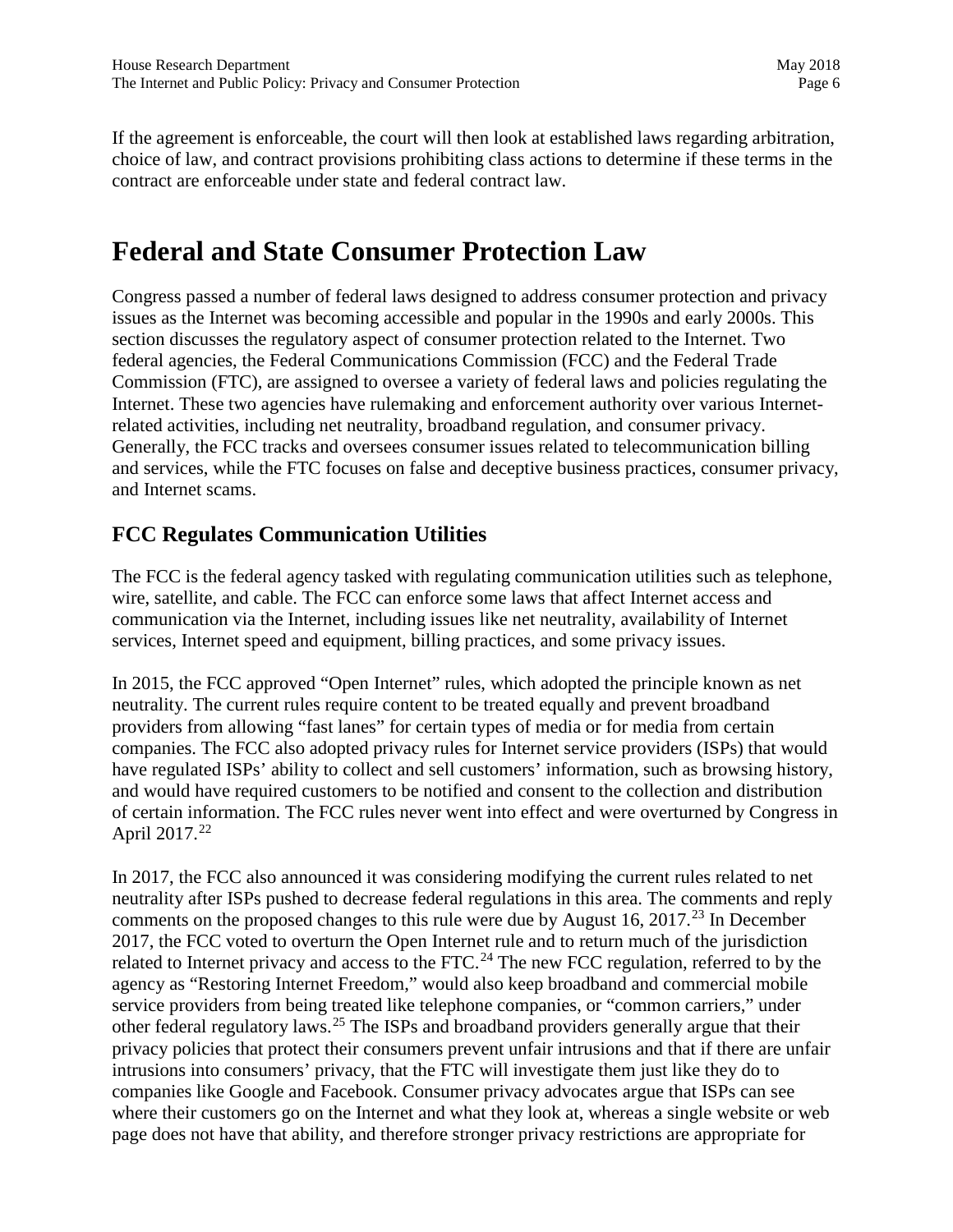ISPs. The FCC indicated the new plan to deregulate the Internet and move away from the previously adopted net neutrality position would preempt state action to try to impose similar regulations on service providers.

There was a strong reaction to the federal changes in 2017. In response to Congress overturning the FCC proposals in the spring of 2017, a number of state legislatures introduced legislation to impose rules similar to the FCC privacy rules. Only two states, Minnesota and Nevada, already had a law that imposed privacy restrictions on ISPs, but neither of those existing laws had the requirements in the overturned FCC rules. Many of the newly introduced state bills aimed to require ISPs to require consumer consent to collect, use, and sell consumer data, such as browsing history.[26](#page-24-0) None of the proposed state legislation had passed at the end of 2017, except that Nevada's existing law on data privacy added additional provisions requiring websites and online consumer services to provide notice to users about information collected on users. The new law authorized the Nevada Attorney General to enforce the law and seek civil penalties against a website or online service who violates the act, which includes imposing a civil penalty of up to \$5,000 for each violation.<sup>27</sup> A new proposal in Minnesota directed at ISPs did not pass<sup>[28](#page-24-2)</sup> and the existing Minnesota law, passed in 2002, was not amended.

#### **FTC Focuses on Consumer Protection**

The FTC was created in 1914 to protect consumers and address unfair trade practices and consumer protection issues. For the last three decades, the FTC has also worked on consumer regulations and privacy issues related to Internet use. Generally, the FTC has had jurisdiction over the regulation of unfair and deceptive practices by businesses operating on the Internet and businesses providing Internet services, as well as consumer and privacy issues with websites and search engines.<sup>[29](#page-24-3)</sup>

The FTC has rulemaking authority, as well as investigative and enforcement authority under the Federal Trade Commission Act (FTC Act).<sup>[30](#page-24-4)</sup> The FTC Act regulates unfair acts or deceptive practices in commercial activity.

The FTC has investigated and taken action against a number of websites and search engines in recent years to enforce consumer protection issues. Using the FTC Act, the Gramm-Leach-Bliley Act (GLBA) regulating financial institutions, and other federal laws of general application, the FTC has conducted investigations and initiated lawsuits against companies for privacy violations and deceptive practices, largely mirroring the work that the FTC does against companies that are not Internet-based. One of the primary tools the FTC has is section 5a of the FTC Act,<sup>31</sup> which declares unfair and deceptive trade practices affecting commerce to be illegal. This broadly worded statute allows the FTC to investigate and fine large companies that engage in practices that hurt trade or affect many consumers in many different states. The definition of "unfair practices" requires a "substantial injury." Because of the resources required to undertake these cases, FTC actions tend to be against large national corporations in instances where the company's practices affect numerous consumers.

The FTC can also file complaints against companies that have violated other federal laws of general application including the Equal Credit Opportunity Act, Truth-in-Lending Act, Fair Credit Reporting Act, the Do-Not-Call Implementation Act of 2003, the Children's Online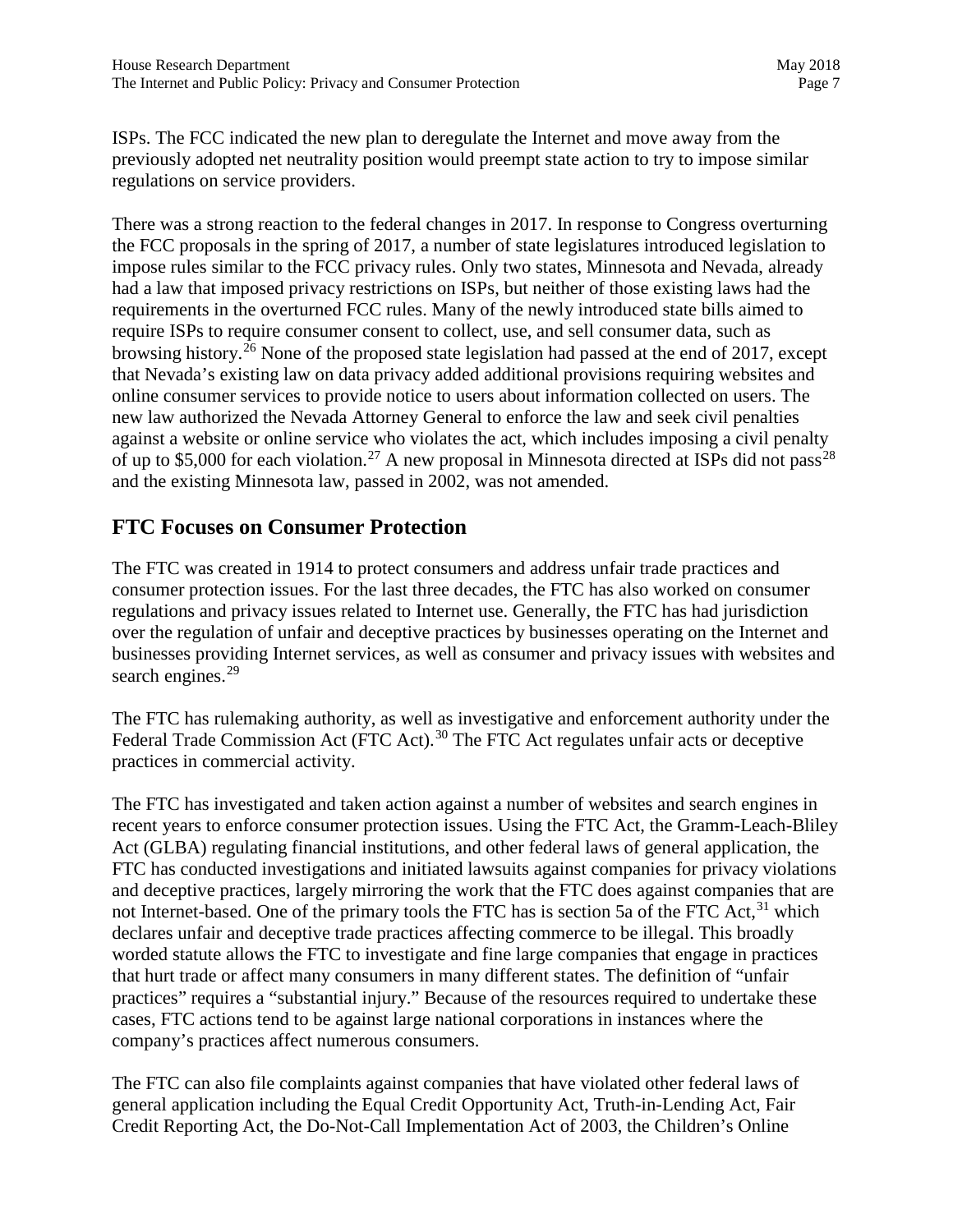Privacy Protection Act (COPA), Fair and Accurate Credit Transactions Act of 2003, and the Controlling the Assault of Non-Solicited Pornography and Marketing Act of 2003 (CAN-SPAM).<sup>[32](#page-25-0)</sup> The FTC also issued a Health Breach Notification Rule, which covers entities outside the Health Insurance Portability and Accountability Act (HIPPA) to govern online health information stored by vendors of personal health records, personal health records-related entities, or third-party service provides for those vendors.<sup>33</sup>

Below are a few examples of the cases the FTC has brought in the last few years specifically addressing online commercial activities and privacy.

- In 2014, the FTC brought a complaint against Craig Brittain, an Internet site operator who posted nude photos of women without their consent, alleging that Brittain's actions constituted unfair or deceptive acts or practices in or affecting commerce in violation of section 5(a) of the FTC Act. Brittain reached an agreement with the FTC in 2015 to take down the website and cease any similar activities.<sup>[34](#page-25-2)</sup>
- The FTC, along with 35 state attorneys general, brought a complaint against LifeLock, alleging deceptive trade practices for making promises about its identity theft protection services and settled with the company in 2010. The FTC then got a large monetary award when LifeLock later broke the terms of the settlement agreement for continuing to make deceptive claims and failing to safeguard users' privacy. In 2015, the FTC required LifeLock to pay \$100 million dollars as a penalty for violating the previous settlement terms. $35$
- The FTC, along with a number of states and other countries, charged that the operators of the dating website AshleyMadison.com had deceived customers and failed to protect the private information of the website's users. Similar to previous cases, the settlement required the website to pay a large settlement fee and implement improved privacy provisions to protect consumer's data.[36](#page-25-4)
- In 2017, the FTC reached a settlement with the online tax preparation company TaxSlayer for data breaches that violated the GLBA requirements that financial institutions follow security guidelines to keep customer information safe and provide customers with specific privacy notices. $37$
- The FTC reached a settlement with the television company Vizio in 2017 after filing a complaint along with the state of New Jersey, alleging the company violated consumers' privacy by tracking consumers' viewing history without their consent.<sup>[38](#page-25-6)</sup>
- The FTC settled with Google for \$22.5 million after its web browser placed advertising tracking cookies on customers' browsers after the company had erroneously informed customers that the default browser settings would block third-party cookies.<sup>[39](#page-25-7)</sup>
- In 2011, the FTC reached an agreement with Facebook requiring it to provide accurate information to consumers about privacy and information sharing with third parties after Facebook allowed third-party applications to access information the website said they could not access, and incorrectly informed users that information that was deleted or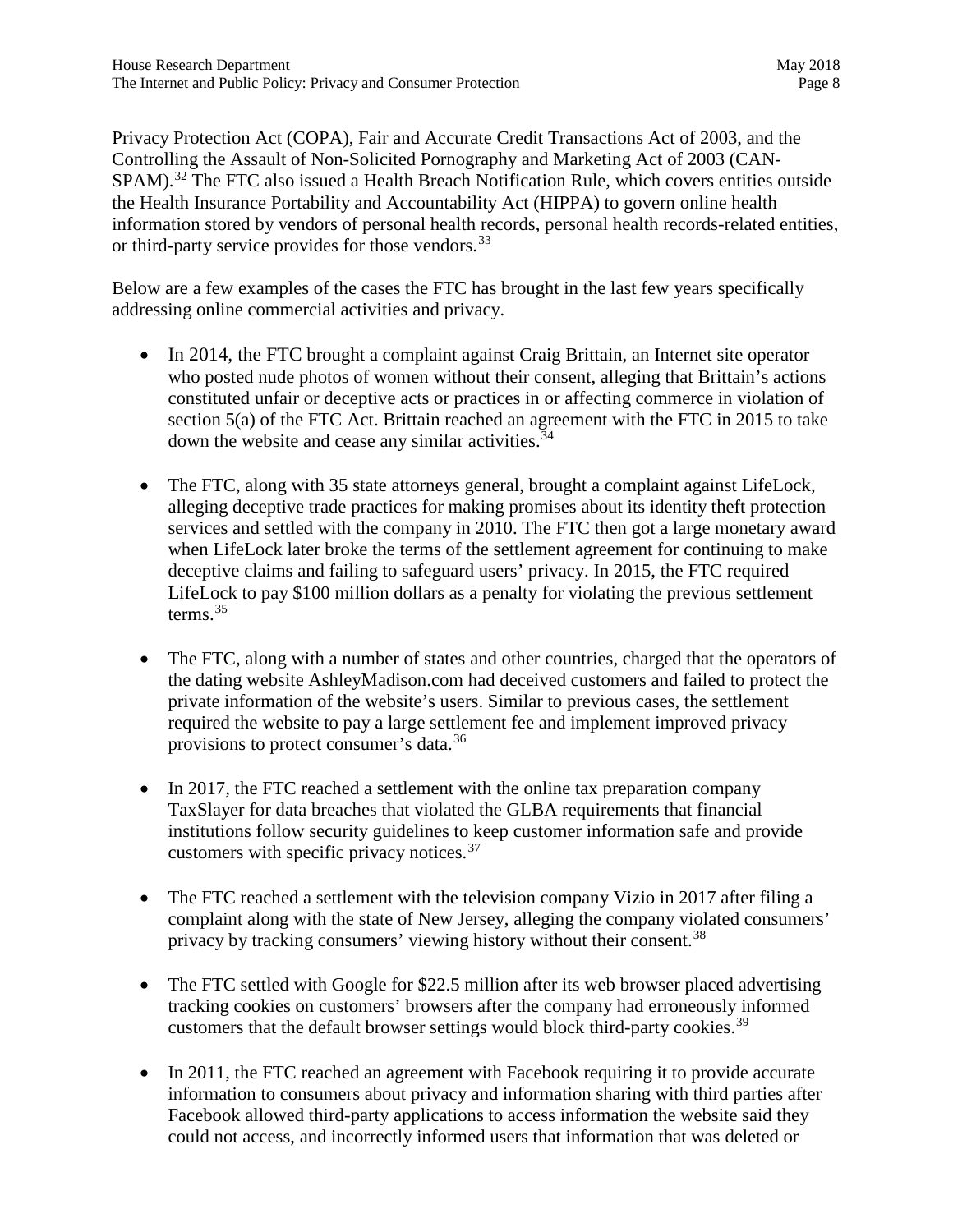private was actually public and still saved by the company.<sup>[40](#page-26-0)</sup> The settlement requires Facebook to provide users with accurate privacy information.

Similar to the role the FTC plays at a national level in enforcing consumer protection laws, state consumer protection acts can be enforced either by the state's attorney general or by individuals. These laws, sometimes called "little FTC Acts," are supplemental federal consumer protection laws and are broader than the federal laws. While these laws usually provide for enforcement through the state attorney general, many of them also allow a private cause of action by an individual. Minnesota law grants the attorney general the power to enforce the Act Against Unfair Discrimination and Competition,  $41$  the Unlawful Trade Practices Act,  $42$  the Antitrust Act,<sup>[43](#page-26-3)</sup> and the Prevention of Consumer Fraud Act.<sup>[44](#page-26-4)</sup>

#### **Consumer Protection under Minnesota Law**

The Minnesota Consumer Protection Act is primarily contained in [Minnesota Statutes, sections](https://www.revisor.mn.gov/statutes/?id=325F.68)  [325F.68](https://www.revisor.mn.gov/statutes/?id=325F.68) to 325F.70, but the state also has a number of other consumer protection provisions in [Minnesota Statutes, chapters 325D](https://www.revisor.mn.gov/statutes/?id=325D) and [325F.](https://www.revisor.mn.gov/statutes/?id=325F) Minnesota law does allow for individual causes of action, but the ability of an individual to sue for violations of these state provisions has been limited in some instances by Minnesota courts.<sup>[45](#page-26-5)</sup> The Minnesota law specifically related to Internet privacy[—Minnesota Statutes, chapter](https://www.revisor.mn.gov/statutes/?id=325M) 325M—is not included in the Consumer Protection Act or in the statute that would allow for enforcement through the Minnesota Attorney General's Office.<sup>[46](#page-26-6)</sup>

Some consumer advocacy groups have criticized existing laws for not providing enough protection to consumers and for failing to protect consumer privacy. Under the federal and state laws addressed in this section, consumers have to rely on the state's attorney general or the FTC to bring action against companies who violate privacy and consumer protection laws. Those actions are usually only brought when numerous consumers have been injured by the same policy or practice and rarely occur when only a small number of individuals are harmed by a company's actions. Further, because the common law causes of action for torts is also limited in privacy breaches, consumers often face many legal hurdles in trying to bring their own private action against large companies.

## **Federal and State Privacy Laws**

This section addresses federal and state laws that have been enacted to protect personal data on individuals, such as personally identifiable information, health information, and financial information. These laws often apply to either data collected, stored, and retained by the government or data collected and held by private businesses, but in some cases the law applies broadly both to a government actor and to the private sector.

There are numerous federal laws that have emerged in the last few decades that require businesses, nonprofits, and anyone operating online to safeguard user's privacy. Some of these laws specifically apply to various sectors, such as the financial service industry or the health care industry. Other laws apply more generally, such as the Computer Fraud and Abuse Act, which applies to any person who illegally authorizes another person's computer or online passwords. $47$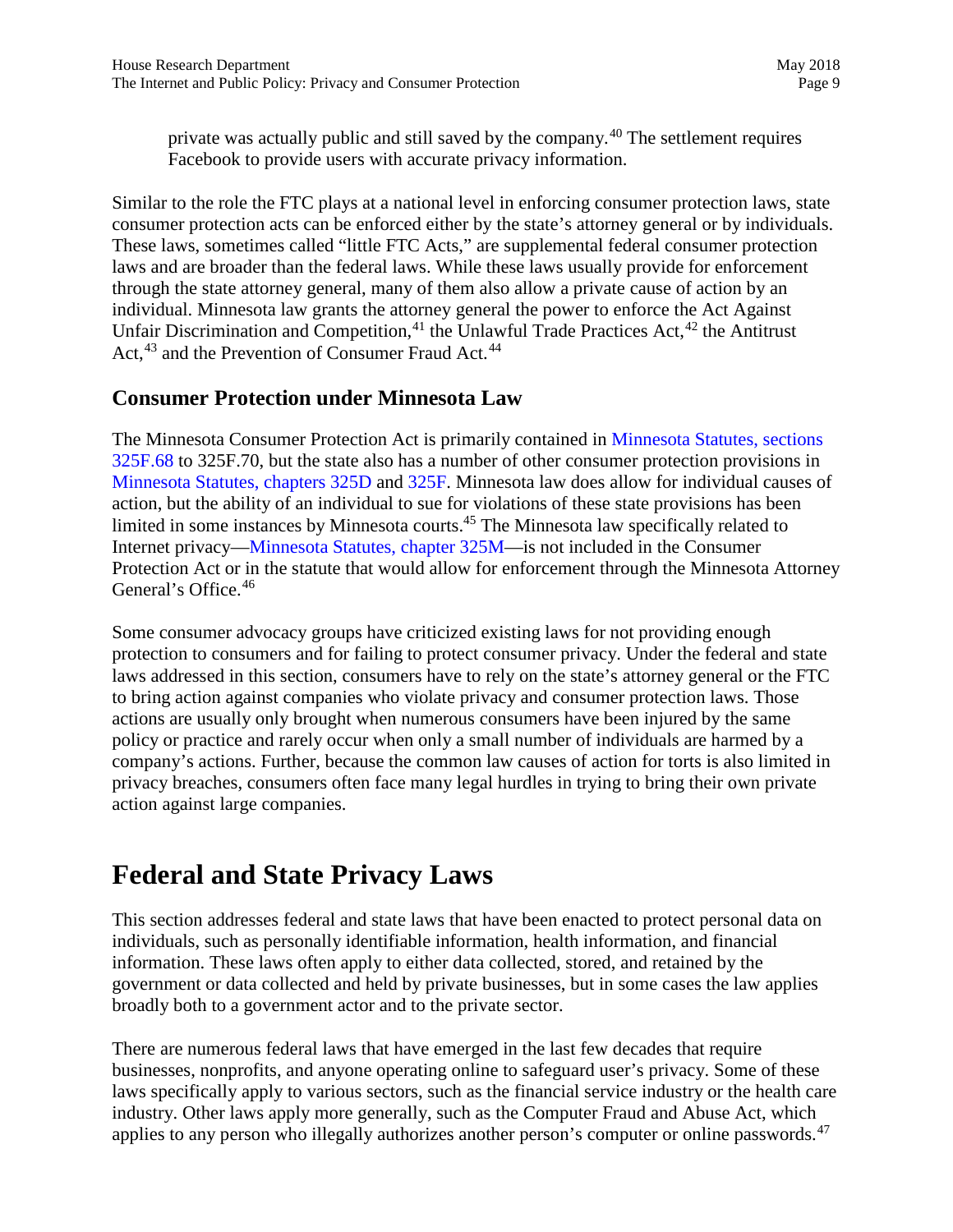The list below highlights the main purposes of each law designed to safeguard consumer privacy online.

#### **Federal and State Law Regulate Government Data Practices**

Federal and state laws require the government to keep individuals' data private, whether the information is electronic or on paper. Just like the private sector, these laws require the government to securely store personal information. Government data is generally governed by two types of laws. Record retention laws govern what data is collected, how long it is maintained, and when it is destroyed. Data privacy laws govern who can access the data and how it is protected as either private or public information.

**The federal Privacy Act of 1974** governs how federal agencies can collect, maintain, and disseminate personal information about individuals, which includes information obtained electronically.<sup>[48](#page-27-0)</sup> The E-Government Act of  $2002^{49}$  $2002^{49}$  $2002^{49}$  was passed to address the federal government's use of Internet technology and included the Federal Information Security Management Act of 2002 (FISMA),<sup>[50](#page-27-2)</sup> which requires agencies to create data security policies for the information they maintain, and the Confidential Information Protection and Statistical Efficiency Act (CIPSEA), which created uniform confidentiality protections for statistical information. Updates to FISMA were passed in 2017 in the [Federal Information Security](https://www.congress.gov/bill/113th-congress/senate-bill/2521)  [Modernization Act of 2014.](https://www.congress.gov/bill/113th-congress/senate-bill/2521)<sup>[51](#page-27-3)</sup>

**The Minnesota Data Practices Act (DPA)** determines how Minnesota state agencies can collect and use personal information on individuals. The statute has many specific provisions related to data collected by state agencies and provides that certain types of data the state and political subdivisions<sup>[52](#page-27-4)</sup> collect is kept private, including health records, schools records, law enforcement data, and welfare benefits and public assistance records.<sup>53</sup> The DPA does not differentiate between paper records or electronic records, and the data that is held electronically must be maintained and kept private in the same manner as any paper records.

The Minnesota Data Practices Act also classifies data that is collected when a person uses a government computer.[54](#page-27-6) "Electronic access data" is data that a government entity creates when a person accesses a government entity's computer or database. Under current law, this data is classified as private or nonpublic. Minnesota law requires notice to an individual that the state website is collecting data on an individual. Minnesota law also requires individuals to be notified without reasonable delay when government data has been hacked and that all government entities complete a comprehensive security assessment annually.[55](#page-27-7) 

**The Minnesota Department of Information Technology (MNIT)** is a state agency charged with the coordination, procurement, and support of information technology systems in Minnesota government.[56](#page-27-8) The agency has to create accessibility for Minnesota citizens and create and implement cybersecurity plans.<sup>57</sup> This agency develops and implements security plans to prevent cyberattacks that could cause "denial of service attacks," which keep users from accessing government services websites, as well as cyberattacks that destroy or hold state data hostage, and hacking attacks that leak private data. Along with developing cybersecurity guidelines and standards, this agency also installs and administers these policies on state computers to keep data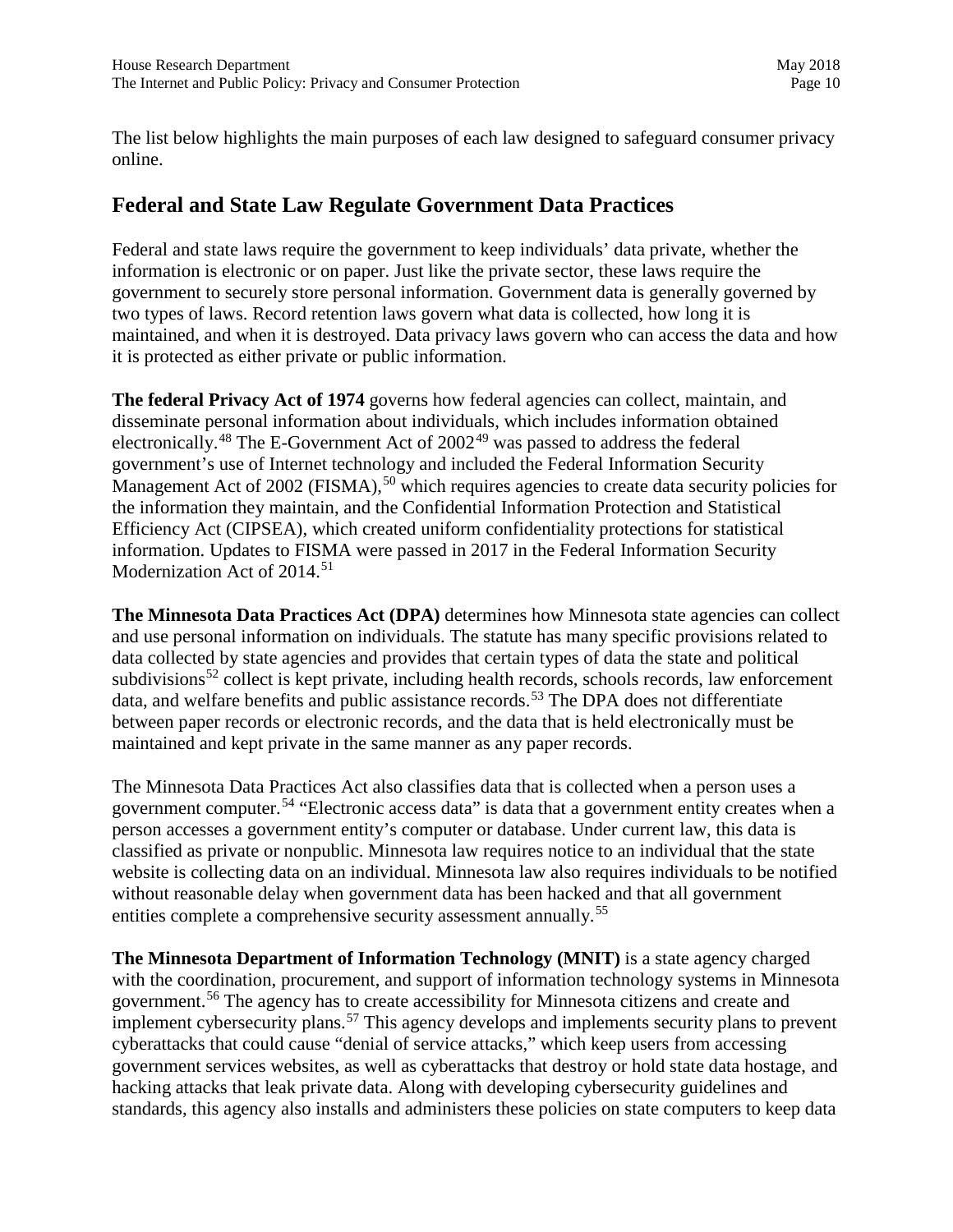safe and comply with the state's data privacy act.<sup>[58](#page-27-10)</sup> This agency is also required to make state information technology and electronic information accessible to people with disabilities.<sup>[59](#page-27-11)</sup>

#### **Federal Laws Include Privacy Protections for Electronic Communication**

**The Electronic Communication and Privacy Act (ECPA)** was passed in 1986 to update the federal wiretapping statutes to include electronic communication. The law has been updated a number of times over the years, particularly regarding the process government law enforcement must use to intercept or track wire, oral, or electronic communications. The act contains three parts or titles. The first title relates to the ability of the government to intercept communications using a subpoena, a warrant, or a court order.<sup>60</sup> The third title is a prohibition on pen registers or trap-and-trace devices, which collect the numbers a person calls on his or her phone. The act allows those devices to be used only with a court order or under the Foreign Intelligence Surveillance Act.<sup>[61](#page-27-13)</sup>

**Title II of the ECPA is often referred to as the Stored Communications Act (SCA).** This is the federal law that protects e-mails, telephone conversations, and electronic data communications when they are being made, in transit, or stored on a computer.<sup>[62](#page-27-14)</sup> This law applies to both private and government entities and, along with the Fourth Amendment's protection from unlawful search and seizure, provides the primary source of privacy for online communication, including e-mail. Under the SCA, unauthorized access to e-mail and telephone communication can result in a prison sentence or fine. The law prohibits a company providing email services from divulging the information to a third party or law enforcement, except in certain emergency situations or pursuant to a court order or warrant.<sup>[63](#page-27-15)</sup> The SCA provides greater protection to communications that are less than 180 days old.<sup>[64](#page-27-16)</sup> It also provides a civil cause of action to individuals harmed by violations of the law, which can include actual damages, punitive damages, court costs, and attorney fees.<sup>[65](#page-27-17)</sup>

Courts have had to determine how to apply the ECPA and the SCA to various forms of electronic communication. The SCA prevents a provider of an electronic communication service from disclosing communication. The government can obtain subscriber information and the content of e-mail with a warrant, and in some cases with a subpoena or court order. An electronic communication service includes e-mail, but courts have also found that it can include private messages on social media, wall postings/comments on social media boards, and private YouTube videos.[66](#page-27-18) The ECPA broadly includes text messages and Voice-over Internet Protocol (VoIP), however, the law has not been extended to cookies and user browser data.<sup>[67](#page-27-19)</sup> Federal courts have also found that data held on a mobile phone or hard drive are also not covered by the SCA, including location data, because the law is specifically intended to relate to communication held by an e-mail provider or ISP, not information located on a device.<sup>68</sup> However, other laws and constitutional protections may protect information on a mobile phone or hard drive.

Courts have interpreted the SCA to determine how far the privacy restrictions go in protecting certain types of communication from government access, harmonizing the language in the statute with the Fourth Amendment protections against unreasonable search and seizure. While some private communication on social networking sites has been protected, courts have also found that simply because something is shared "privately" does not mean it cannot be accessed. In *U.S. v.*  Meregildo,<sup>[69](#page-27-21)</sup> the government was allowed to access Facebook posts while it was investigating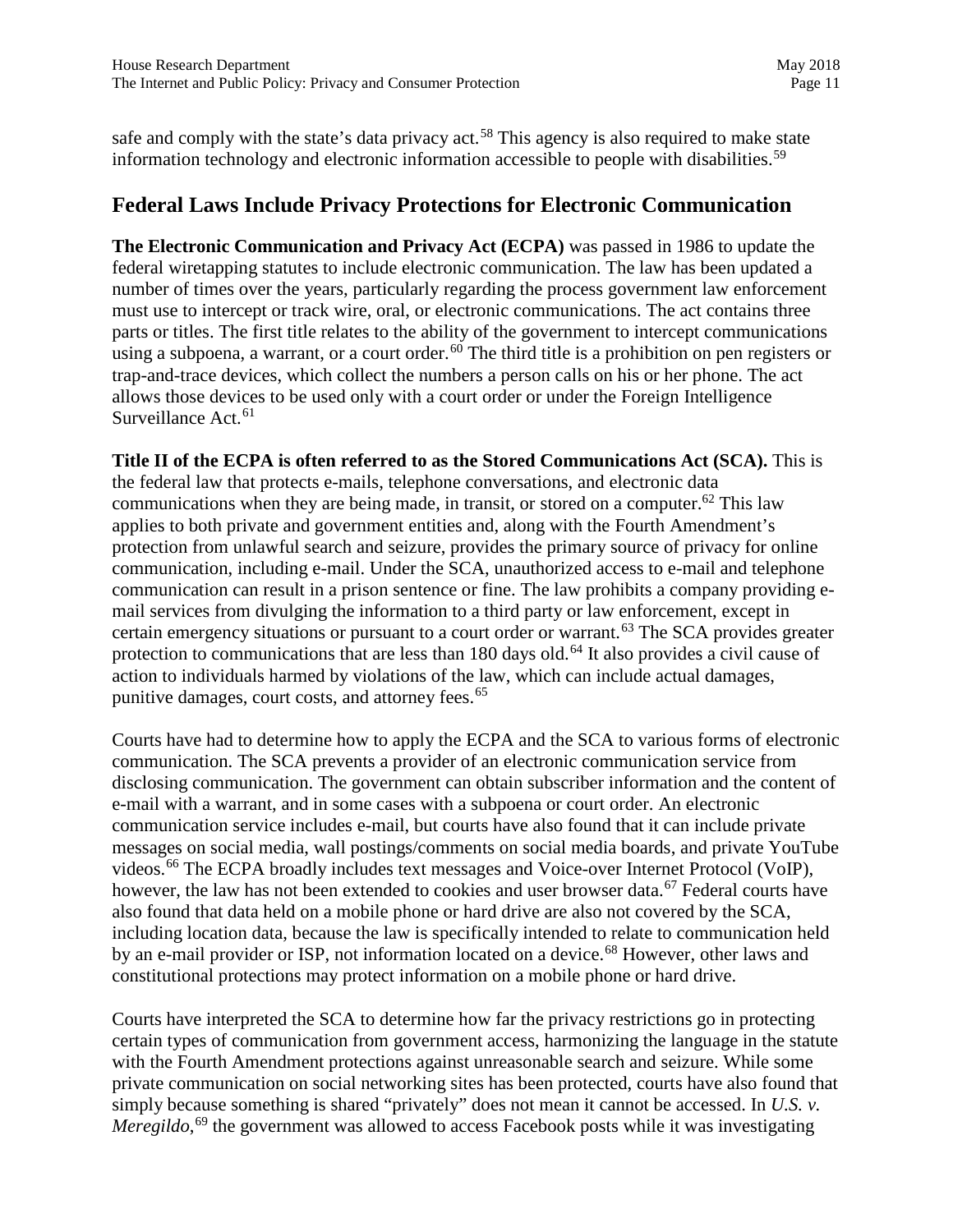the suspect when the user's friends cooperated and provided the information. The court found that investigators did not need a warrant because the suspect had no expectation the suspect's friends would keep the information private. The Fourth Amendment has also been used to extend privacy protections, even where the SCA would have otherwise allowed e-mails to be obtained. In *U.S. v. Warshak*,<sup>[70](#page-27-22)</sup> the court found that while the government obtained e-mails from an Internet service provider with a subpoena consistent with the provisions of the SCA, the suspect's privacy had been violated and the Fourth Amendment required a warrant to obtain those communications.<sup>[71](#page-27-23)</sup>

While the SCA provides access to a government for the limited purpose of criminal prosecutions, it creates a total bar on disclosure for any other purpose. This means that a civil discovery request or subpoena would not allow dissemination of electronic communication from an electronic communication service provider. A private company or individual that wants to gain information can do so through the normal discovery process in civil litigation, by sending the request to the user and not the electronic communication service provider. Attorneys have been cautioned against obtaining discovery through deceitful means on social media sites, such as "friending" opposing parties; however, information that is available to the public on the Internet is not considered to give the user an expectation of privacy.<sup>[72](#page-27-24)</sup>

**The Computer Fraud and Abuse Act (CFAA)** is the federal law that prevents the unauthorized access of a computer creating a crime for "computer trespassing" and damage to computers and systems via viruses and worms.<sup>[73](#page-27-25)</sup> The law affects any computer used in or affecting interstate or foreign commerce, which is a broad definition allowing most computers to fall under the jurisdiction of the CFAA. The law makes it illegal to access federal government computers and computers used in the financial industry without authorization or without the proper level of authorization. In addition to criminalizing these acts, the CFAA also offers civil remedies for damages so that an individual can sue the perpetrator in some cases.<sup>[74](#page-27-26)</sup> The FCAA covers:

- hacking and virus attacks to computers, including the threat to hack or attack a computer or conspiring to attack or hack a computer;
- trafficking in passwords;
- accessing a computer to gain information or to make a financial gain;
- negligently, recklessly, or intentionally damaging a computer through unauthorized access; and
- accessing a government computer or accessing a computer to gain national security information.[75](#page-27-27)

The courts have found that nearly all computers, and particularly any computer that connects to the Internet, is covered by the CFAA.<sup>[76](#page-27-28)</sup> Court cases have contemplated the broad definition of a computer in the CFAA and found that it applied to phones sending text messages.<sup>[77](#page-27-29)</sup> The act applies both to an "insider" who accesses a computer beyond his or her authority and an outsider such as a hacker who accesses a computer.<sup>78</sup> The federal courts have looked at whether it constitutes a violation of the CFAA when individuals have violated a website's terms of service agreement. Courts have held that a user would not know that violating a contract would result in a criminal penalty under the CFAA but in other cases the courts have held that fraudulent activities violating the terms of service agreements can violate the CFAA and constitute a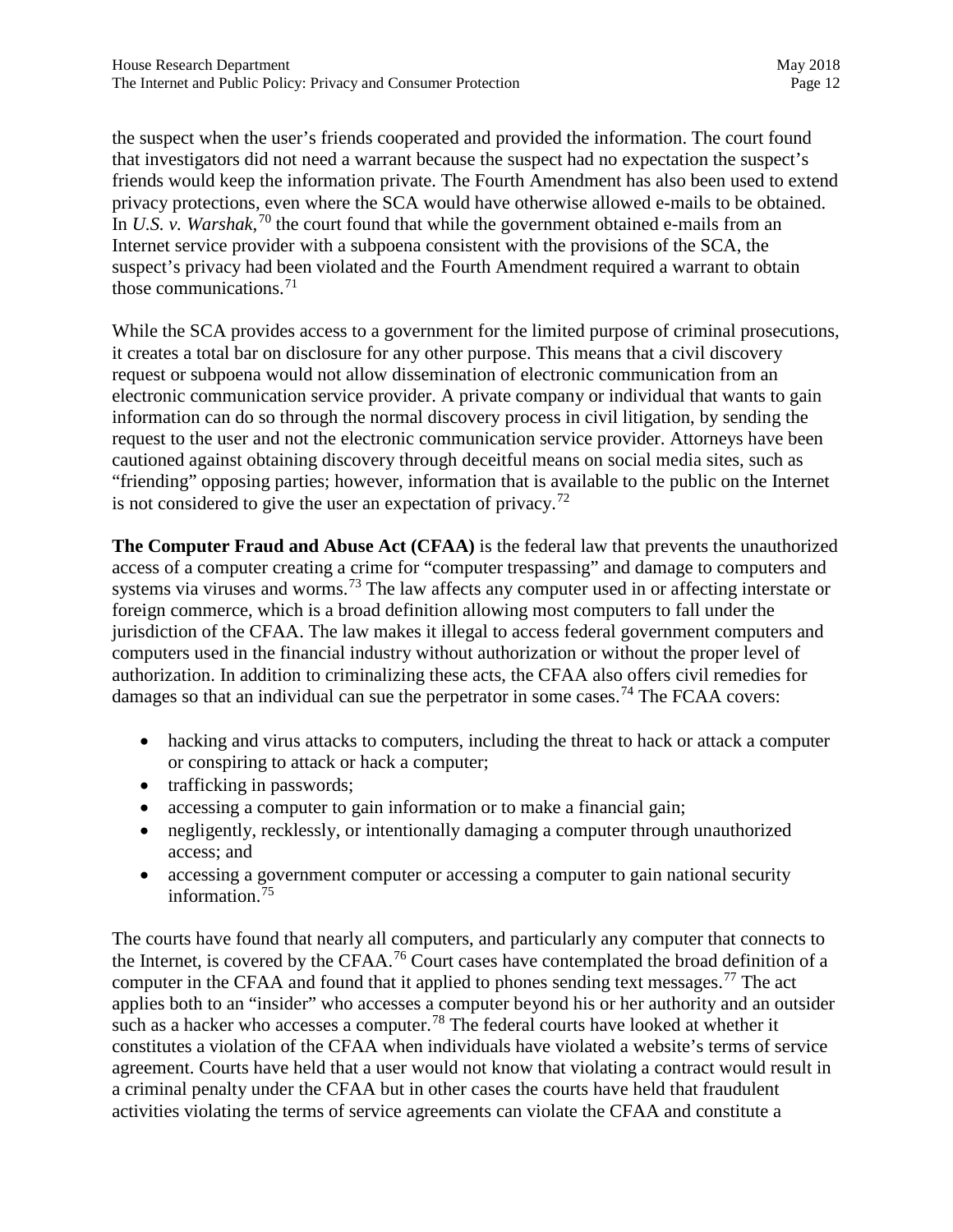crime.[79](#page-27-31) These cases will likely continue to be prosecuted as unauthorized access to computers and computer networks occur in a variety of different ways.

The differing court interpretations, along with technology that is constantly evolving, have made it difficult to be certain how the law is applied. The CFAA has been criticized as outdated, and specifically, the difference in treatment between stored communication that is 180 days or older has been viewed as arbitrary. Many privacy advocates believe that stored electronic communication should be protected with better privacy regulations regardless of how long the information has been stored. Similarly, privacy advocates have argued that terms of service should not require users to allow their information to be scanned by the host, particularly for targeted advertising. In 2017, Google said it would stop scanning e-mails for targeted advertising in response to consumer privacy security concerns.<sup>80</sup> Google, like other e-mail providers, will continue to scan the e-mails for spam and phishing attacks.

**One notable exception to privacy rights is when a person is at work.** Individual rights related to computer content and electronic communications change when an employee is using an employer's computer or electronic device or an employer-issued e-mail. The courts have found that the Fourth Amendment protections that protect a person's home computer do not necessarily apply to individuals when the computer is owned by their employer, or when a person is using file-sharing software.<sup>[81](#page-27-33)</sup> Courts have also ruled that e-mail accounts provided by an employer and used for employment purposes are not private to the individual employee, but may have some privacy protections when the employee is using a personal account incidentally at work.<sup>[82](#page-27-34)</sup>

Similar to the issue of monitoring employee's behavior via computer and e-mail use, employees have seen retaliation in hiring and firing when employers monitor their social media activity. Federal legislation was introduced in 2013 to prohibit employers and institutions of higher education from requesting social media account information, but the bills did not pass through either the House of Representatives or the Senate.<sup>[83](#page-27-35)</sup> Some states have passed legislation related to the ability of employers, and in some cases schools and higher education institutions, to access their employees' and students' social media accounts. While more than two dozen states have introduced legislation to limit employers from requesting social media names and passwords, only a few have a current law prohibiting the practice.<sup>84</sup> Legislation was introduced in Minnesota in 2016 and 2017 prohibiting schools and employers from requesting social media usernames and passwords, but no law has been enacted.<sup>[85](#page-27-37)</sup>

### **Federal Laws Govern Privacy and Protection of Children**

**Children's Online Privacy Protection Act of 1998 (COPPA)** is a federal law aimed at protecting the online privacy of children under the age of  $13.^86$  COPPA prohibits websites from collecting certain information from children covered under the act without parental consent and provides guidelines for how information can be deleted.<sup>[87](#page-27-39)</sup> The FTC has accompanying rules for enforcement of COPPA. The FTC guidelines for websites and online services provides that websites must:

- post privacy policies consistent with COPPA;
- gain parental consent before collecting personal information about children;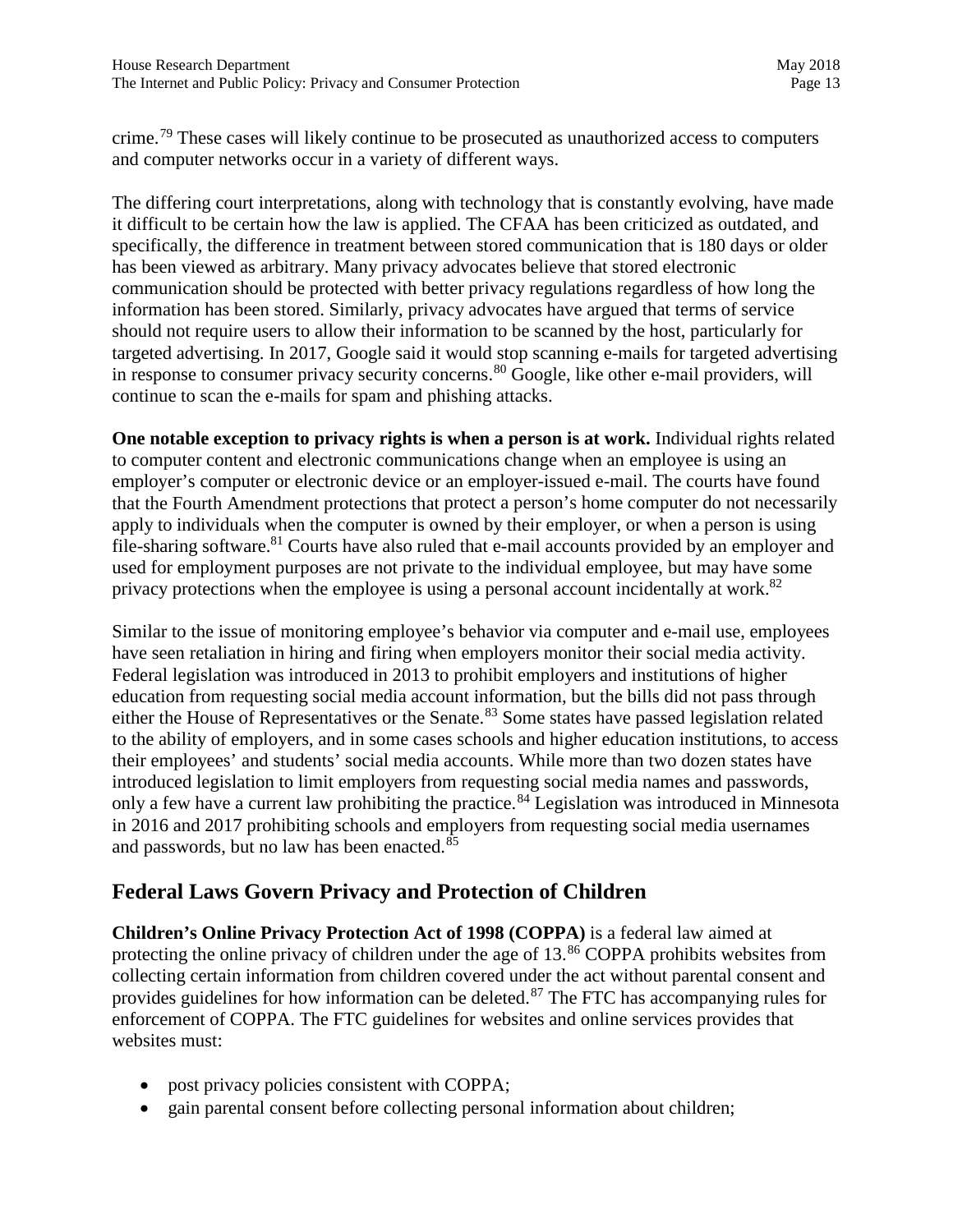- give parents the ability to view information collected on their children and delete the information that a company has on their children;
- take reasonable steps to maintain the confidentiality and security of children's personal information; and
- keep children's personal information only as long as reasonably necessary.

The FTC website indicates that COPPA applies to mobile apps, Internet gaming platforms, Internet-based location services, VoIP services, and toys that connect to the Internet.<sup>[88](#page-27-40)</sup> The FTC prosecutes actions for COPPA violations as unfair trade practices.<sup>89</sup> COPPA also provides that state attorneys general can prosecute for COPPA violations and obtain damages for violations of the federal law. The New York State Attorney General investigated and found violations of COPPA by four children's toy companies in 2016.<sup>[90](#page-27-42)</sup> While COPPA does not provide for a private right of action, in August 2017 class action cases were filed in a California federal district court against Viacom and the Walt Disney Company, alleging violations of COPPA and violations of state privacy laws, which raise questions about private claims of action for violations of COPPA.[91](#page-27-43) 

COPPA has been criticized for being difficult to use by businesses, who have to try to verify parental consent before collecting information from a child, which can be onerous. The FTC does have a "Safe Harbors" rule that allows industry groups to create guidelines and show compliance with COPPA, but generally the process to verify a parent's consent involves communicating individually with each parent, which then also requires additional personal information to be supplied by the parent.<sup>[92](#page-27-44)</sup> COPPA has also been criticized for not having a private right of action, which means consumers need to rely on the FTC or a state's attorney general to bring an action and often means individual claims are left without redress.

The FTC has said that schools can also consent for youth covered under COPPA. Nothing in COPPA or the FTC rules specifically gives this permission to schools, but generally when the website is for the purposes of education, the school can act in lieu of the parents. When permission applies and what the schools need to communicate to parents to stay in compliance of COPPA causes some confusion.<sup>[93](#page-27-45)</sup> Some state laws regulate student data privacy and student web access in addition to COPPA and may be more protective over student use of the Internet. It is unclear who would be in violation of COPPA (the website or the school) if a parent's permission was not provided consistent with what COPPA requires. It is also unclear if the school has the ability to request that data be deleted consistent with the requirements of COPPA, although it is likely a parent can still request that the student's data be deleted. Generally, school districts need to consider gaining parental consent for the websites their children are accessing online.

**The Children's Internet Protection Act (CIPA)** encourages public libraries to install software to block obscene or pornographic materials so that children do not access the material or are not exposed to it in public libraries and school libraries. The federal law allows libraries and schools that install the blocking software to access reduced rates to Internet services. The law requires blocking software that prevents obscene material and pornography from being accessed on the Internet,<sup>94</sup> but allows blocking software to be turned off if needed for an adult to do valid research. The law also requires the library or school library to adopt Internet safety and education policies, which include educating students about online safety and monitoring student Internet activities. CIPA was challenged shortly after it was enacted on First Amendment grounds, but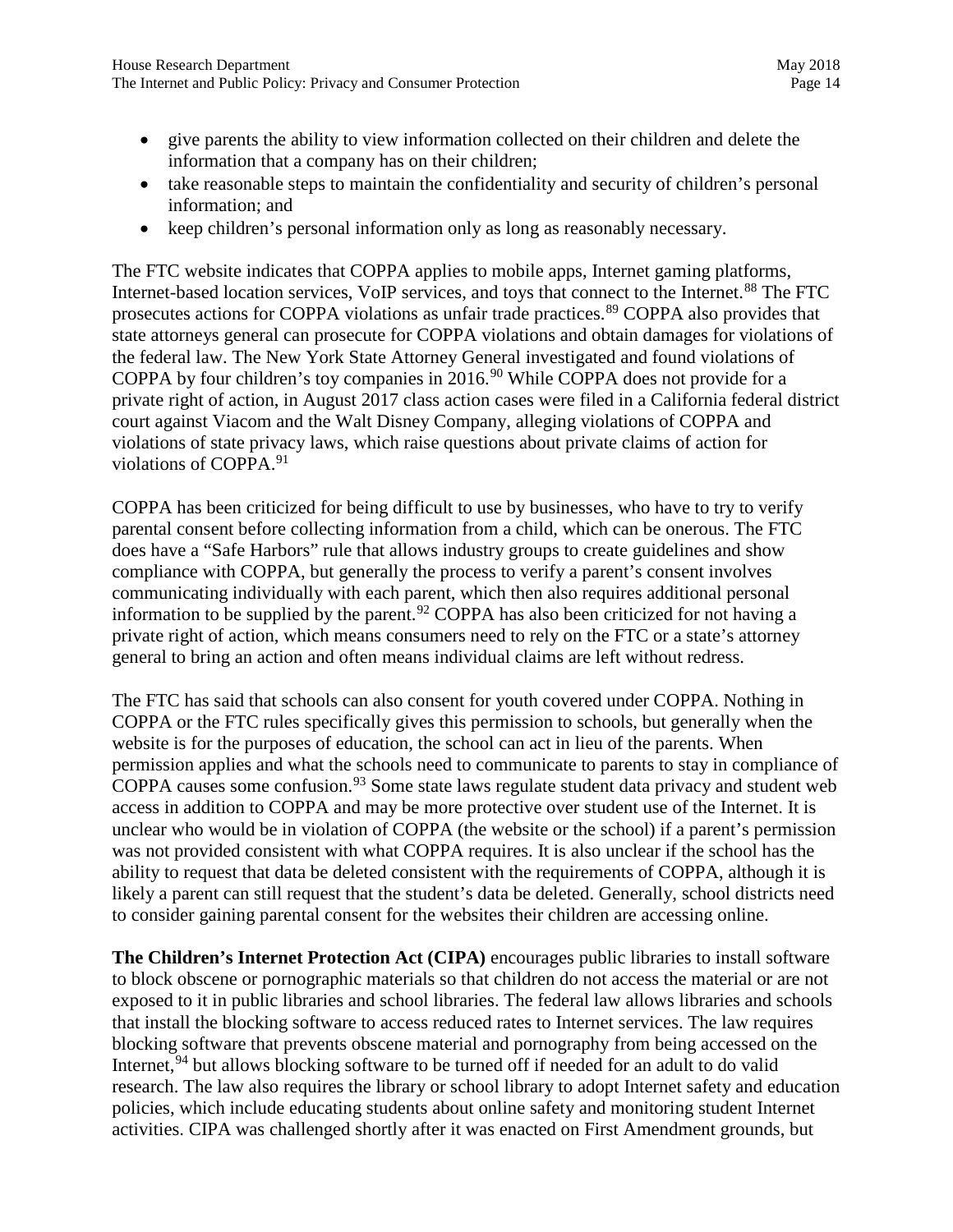the Supreme Court ruled that CIPA did not violate the First Amendment rights of individuals and students.[95](#page-27-47)

States have also passed laws similar to CIPA to require libraries or schools to install blocking software on public or school computers accessed by minors. The National Conference of State Legislatures has identified 25 states that have passed provisions similar to CIPA.<sup>[96](#page-27-15)</sup> Some state laws require Internet service providers to allow customers the ability to install blocking software on home computers to protect minors.<sup>[97](#page-27-48)</sup>

Minnesota law requires public libraries to use software to prevent minors who use the computers from being exposed to materials "reasonably believed to be obscene or child pornography or material harmful to minors under federal or state law."[98](#page-27-49) Minnesota law also requires all public libraries that receive state funding to block access to child pornography or obscene materials to both children and adults.<sup>[99](#page-27-50)</sup>

Critics of CIPA, and state laws similar to CIPA, have argued that it can be difficult for libraries to know which websites must be blocked under the law, and in an effort to comply with CIPA and similar state provisions, libraries may be blocking more websites than necessary or censoring information that would not otherwise be blocked from public access.

**Student data privacy** has been an important topic for many state legislatures in the last few years. Family Educational Rights and Privacy Act (FERPA) is the federal law on student data and covers the privacy of student records generally.<sup>100</sup> But the use of Internet sites, cloud computing, and many new software applications have raised issues about whether or not student data is protected when it is collected and retained by many third-party vendors that provide these new electronic services. Many states have introduced or enacted legislation to address concerns related to the data that schools, state agencies, and private third-party contractors collect on students.<sup>[101](#page-27-52)</sup> These legislative proposals and new laws cover a variety of topics including the following:

- what data can be collected and shared by a school, school district, or state agency
- guidelines for contracts between schools and third-party vendors, including vendors who provide data storage (including cloud storage), electronic devices to the school and students, and education software applications
- limits on how student data is used by the school or third-party contractors, including prohibitions on targeted advertising or building student profiles for commercial purposes
- access to student data by the student, parent or guardian, or the state
- how student data can be used for longitudinal studies
- how and when student data must be kept or destroyed

Minnesota has not enacted a comprehensive student data privacy law but legislation has been introduced in recent years covering some of these topics.<sup>[102](#page-27-53)</sup> Minnesota has specific student data provisions in the Minnesota Data Practices Act that govern the privacy requirements for student data collected by schools and state agencies.<sup>103</sup>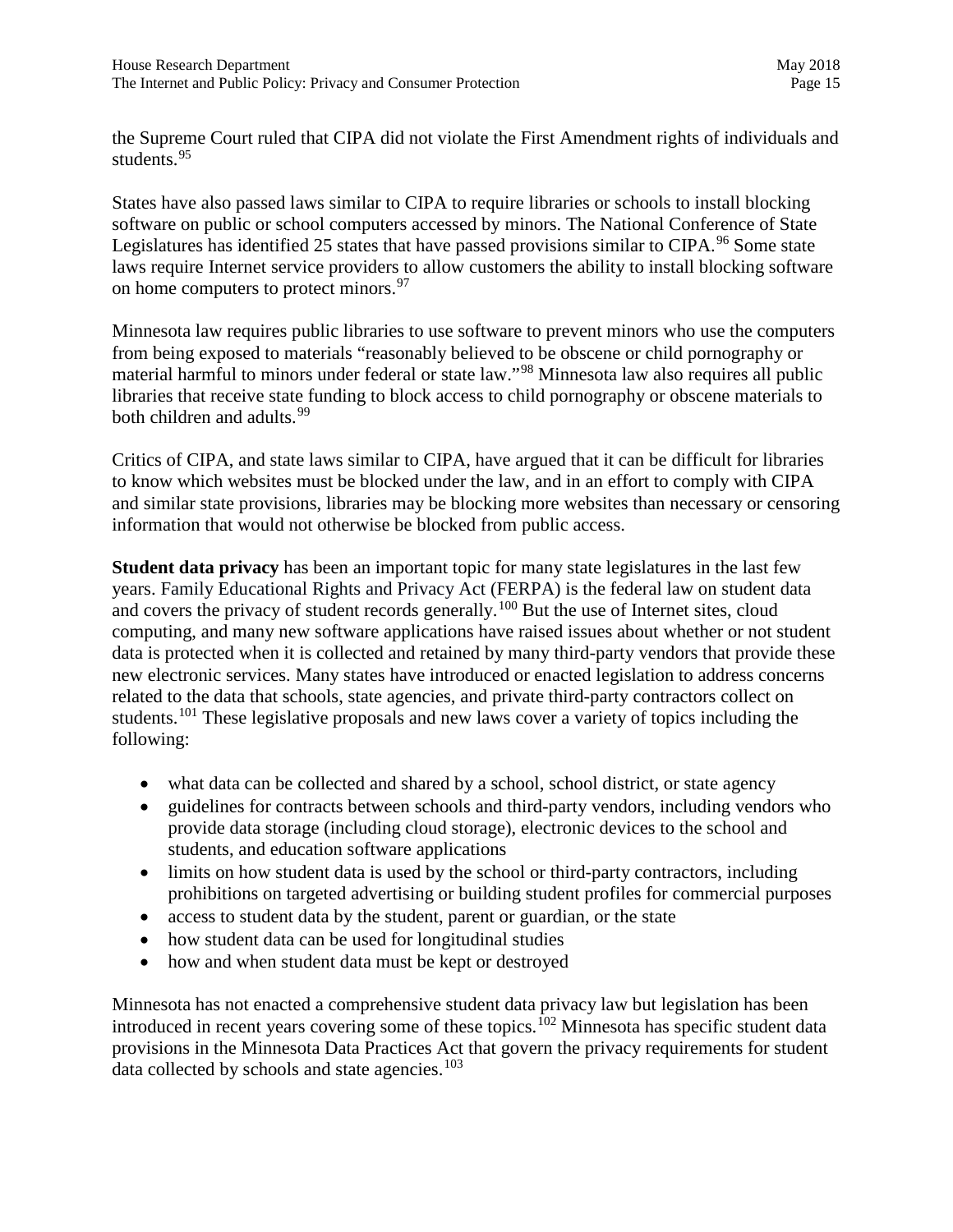### **Federal Law Addresses Financial Data and Identity Theft**

**The Gramm-Leach-Bliley Act (GLBA) is a federal financial services privacy law** enacted in 1999.[104](#page-27-55) The law covers financial institutions, which includes companies that lend, borrow, or wire money, or who provide financial or investment services, including debt collectors. The GLBA limits when private personal financial information can be disclosed and requires customers to be notified of the privacy policies and information-sharing practices. It also requires financial institutions to advise customers of their right to opt out of having their financial information disclosed to any third parties. The law also requires third parties who obtain financial information from financial institutions to keep the data private. Financial services institutions covered by the GLBA must also have reasonable safeguards to protect their customers' information. Companies must also watch for security breaches and protect nonpublic information pursuant to a number of federal laws and agency rules.<sup>[105](#page-27-56)</sup> The penalties for noncompliance on the part of financial institutions can result in millions of dollars in fines and criminal sentences of up to five years. The FTC and the Federal Deposit Insurance Corporation are just two of the many federal agencies that enforce the provisions of these federal financial services privacy laws.<sup>[106](#page-27-57)</sup>

**The Identity Theft and Assumption Deterrence Act** makes it a federal crime to use false identification to commit a crime.<sup>[107](#page-27-58)</sup> This law allows for criminal prosecution against individuals who use a stolen identity to commit a federal, state, or local crime.

### **Health Information Is Protected by Separate Laws**

**Electronic health records**, similar to the financial sector, also have specific federal privacy laws. The major health privacy law, Health Insurance Portability and Accountability Act (HIPPA), regulates the privacy and disclosure of electronic health care records. HIPPA applies to hospitals, health care providers, health plans, health care clearinghouses, and can include universities and other facilities that provide health care services. HIPPA requires individually identifiable health information to be kept private, using technical and administrative safeguards.<sup>[108](#page-27-59)</sup> Violations of HIPPA are investigated by the U.S. Department of Health and Human Services Office for Civil Rights, and criminal prosecution for more serious violations are handled by the U.S. Department of Justice.

**The Health Breach Notification Rule** is a federal regulation issued by the FTC and covers entities that offer services related to health records, but which are not covered by HIPPA. This FTC rule covers vendors who offer to maintain electronic personal health records and third parties who work with vendors of electronic personal health records; the rule requires those businesses to provide notice to consumers when health information from those electronic personal health records have been obtained without authorization.<sup>109</sup>

#### **Individual State Laws Also Address Privacy**

**State Internet privacy laws broadly addressing ISPs and websites** are rare. But unlike most states, Minnesota has a law specifically addressing Internet privacy. [Minnesota Statutes, chapter](https://www.revisor.mn.gov/statutes/?id=325M)  [325M,](https://www.revisor.mn.gov/statutes/?id=325M) was passed in 2002 and prohibits an ISP from knowingly disclosing the consumer's personal information, including browsing history, to a third party.[110](#page-27-61) The law provides a number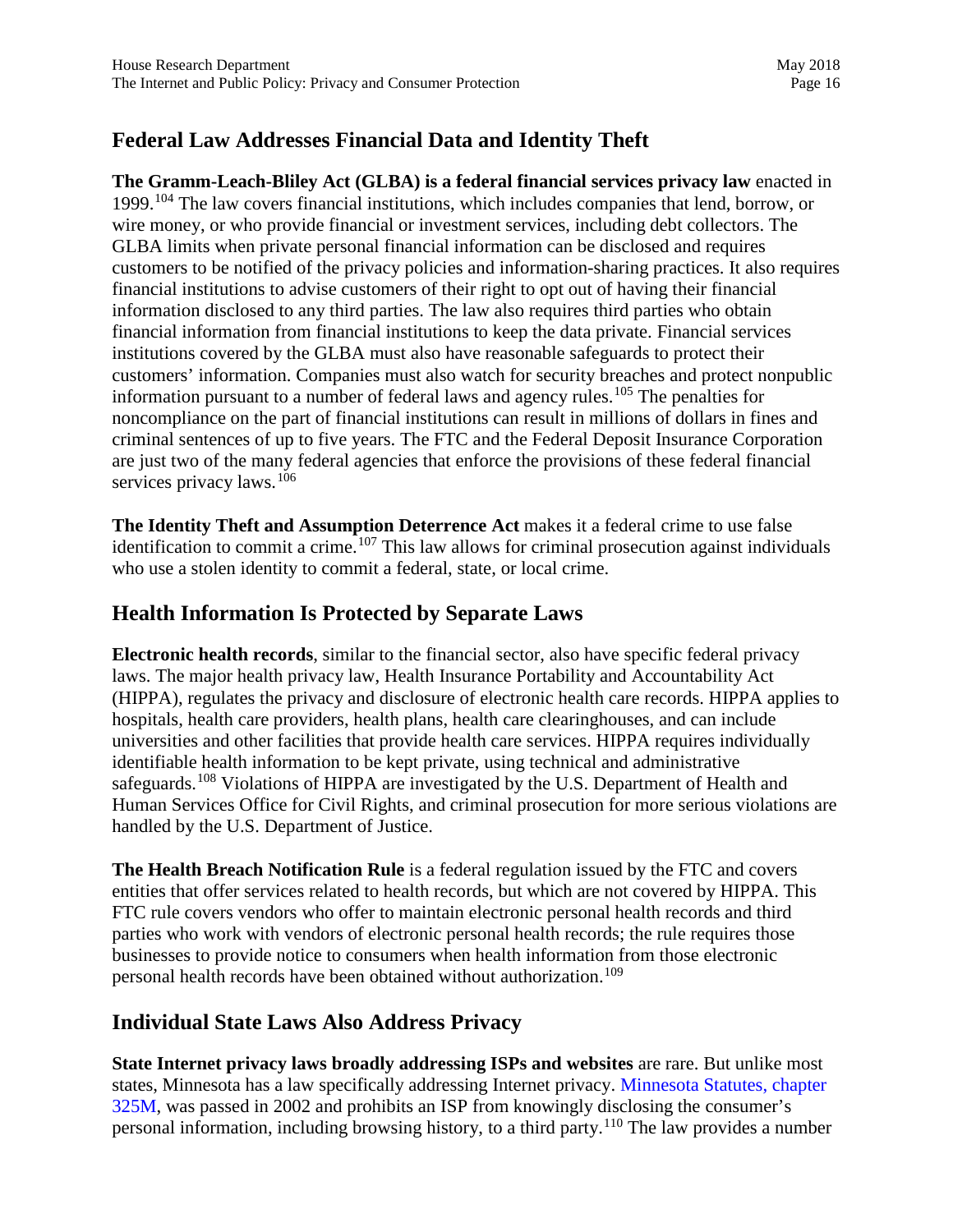of exceptions similar to the Stored Communication Act for subpoenas and law enforcement officers, as well as when the disclosure of information is part of the normal course of business for the ISP, or when the customer has given written or electronic authorization for the disclosure.<sup>[111](#page-27-5)</sup> The law can be enforced by a consumer filing a civil lawsuit against the ISP, and a consumer who prevails can be awarded attorneys fees, court costs, and actual damages or \$500, whichever is higher. The law does not provide for enforcement from the state attorney general and the law specifically prohibits class actions based on [Minnesota Statutes, chapter 325M.](https://www.revisor.mn.gov/statutes/?id=325M)<sup>[112](#page-27-62)</sup>

Besides the rush of state legislation that was introduced after Congress overturned the proposed FCC privacy rules in 2017, there have been many other state initiatives to address online privacy. California passed the California's Privacy Rights for California Minors in the Digital World Act in 2014, which allows minors to request that their content be erased from websites and also limits some targeted advertising to minors based on user profiles.<sup>[113](#page-27-63)</sup> States have also passed laws to limit access to individual's records for e-reader book purchases, as well as privacy laws that require conspicuous posting of privacy policies on websites that collect personal information, and laws that require notice to employees when their work e-mail is monitored.<sup>[114](#page-27-64)</sup> A few states have passed legislation on specific privacy issues such as student data, and some of these laws specifically related to the use and distribution of electronic records.<sup>[115](#page-27-65)</sup>

## **Industry Standards and Consumer Expectations**

Many of the current privacy protections offered to consumers do not come from federal or state mandates, but are offered by websites, search engines, social media, e-mail providers, ISPs, and broadband providers to consumers based on consumer demands. Many of these companies provide privacy policies in the terms of service and service contracts they enter with consumers and users. Consumers can use these privacy policies to learn more about what companies do with the information they receive, and also can use this as a basis for consumer protection violations if a company does not follow the privacy policy or the terms of service contract it enters with the consumer.

These privacy policies and terms of service contracts have been criticized because they can be changed without notice to the consumer or user, and often do change without a renewed consent from a customer or user. Once a consumer agrees to a "click wrap" agreement, companies often fail to notify customers that they have updated their privacy provisions, or changed the terms of service, and the only way for the consumer to know the terms have changed would be to go back and look for new terms or contact the company.

While some companies may change their privacy policies without giving notice, others strive to provide greater privacy protections to consumers to win customers from competitors. As companies garner a reputation for having better privacy protections, their reputation may increase interest in their company. Some have argued that bad press, and a bad reputation for protecting consumer privacy, can hurt a company enough to make privacy controls part of a competitive field for various Internet-based services, web-browsing, and electronic communication companies. Costly litigation from suits by consumers over privacy torts, data breaches, or violations of state or federal law create incentives for companies to adopt and follow stricter privacy policies. Companies have to avoid running afoul of state and federal privacy and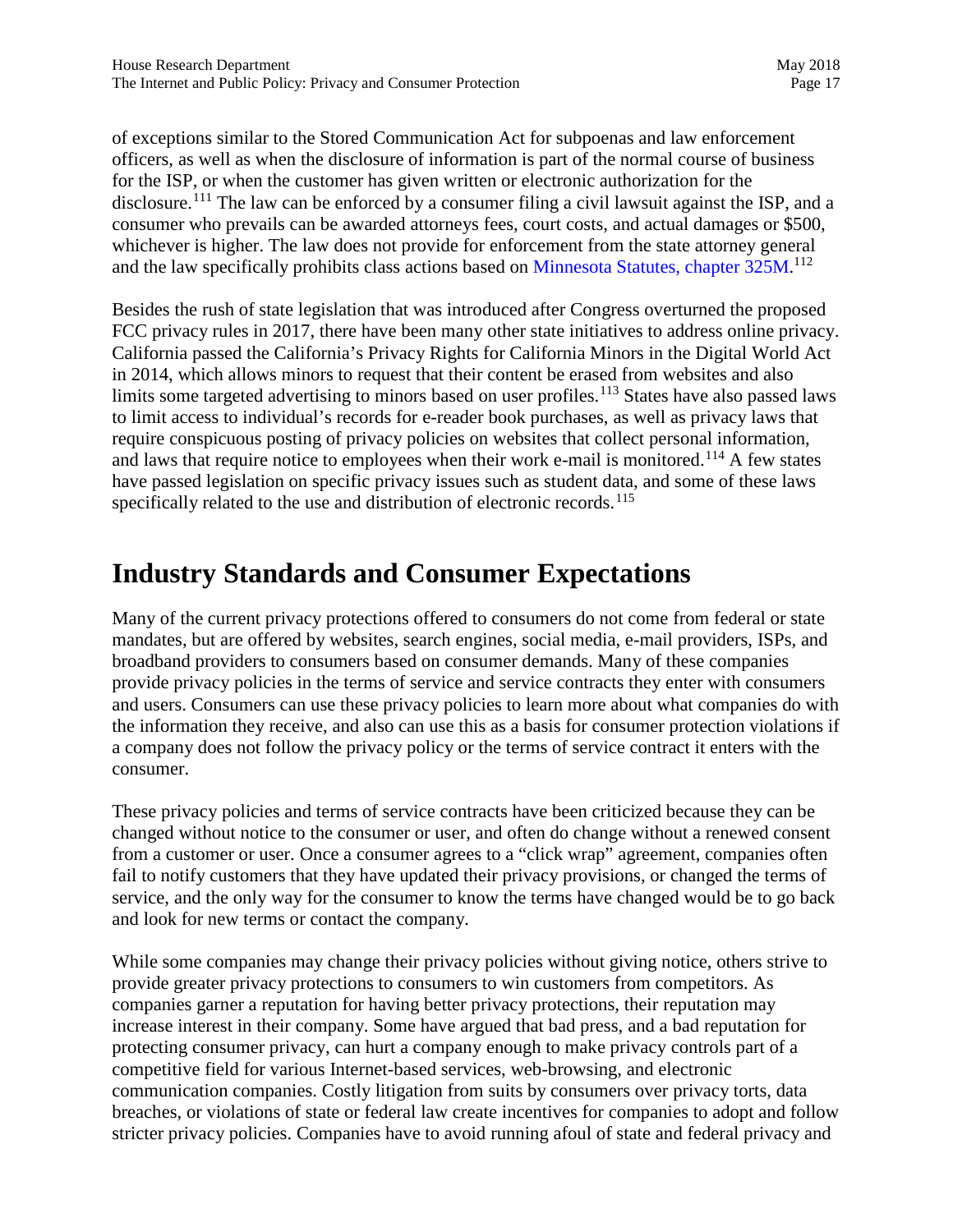consumer protection laws; not doing so could result in lawsuits filed by state attorneys general or federal agencies like the FTC, which can include millions of dollars in penalties.

Some industries have started to create privacy initiatives to help consumers find companies that are using higher privacy standards or providing more privacy options to users. The Digital Advertising Alliance (DAA) is made up of a group of advertising and marketing trade groups. One of their initiatives, the "YourAdChoice" icon, which appears as a small icon on participating websites, allows the consumer to learn more about what information is collected and control the collection of their personal information.<sup>[116](#page-27-66)</sup> This is one example of businesses responding to consumers' concerns over targeted advertising and privacy, but many other companies have made policy changes to respond to consumers concerns over privacy.<sup>[117](#page-27-67)</sup>

#### **Emerging Technologies Present New Challenges**

Emerging technologies create new opportunities for commerce and innovation while also raising new concerns over how they affect consumer privacy. The pace of innovation is much faster than state and federal legislation can address it, and consumers often turn to the legislature to examine the new technologies for perceived privacy issues, as consumers are not always aware of how their use of the technology affects their privacy, personal data, and financial information. While use of many of these new technologies on smartphones, tablets, and via software applications is becoming common and largely seen as beneficial, the outdated privacy regulations have not kept up with these emerging technologies; this has created a gap between existing technology and communication systems governed by older comprehensive privacy laws and emerging technologies, which are most often unregulated. Among the new technology that Congress and state legislatures have looked at recently include geolocation, biometrics, and blockchain technology.

**Geolocation** is the wireless detection of people's real-time locations through smartphones, tablets, and other electronic devices that connect with Global Positioning System (GPS) satellites and cell towers. As technology becomes increasingly sophisticated, it is easier for companies to obtain and use this information, which raises concerns as to whether legislation will regulate and define boundaries related to the collection, sale, and use of geolocation data.

There is currently no federal law that regulates geolocation data. One of the major issues that has emerged is whether or not geolocation data can be accessed by the government without a warrant. Recent federal legislation would require a warrant for cloud and geolocation data to be obtained by the government.<sup>[118](#page-27-12)</sup> The Location Privacy Protection Act was introduced in November 2015 to prohibit sharing geolocation data except under certain circumstances in order to prevent cyberstalking and protect victims of stalking and domestic violence.<sup>119</sup>

State legislation has moved much more quickly and 18 states currently require probable cause warrants to access cellphone location information. Some of the legislation currently under consideration would require companies to disclose data they collect and share with third parties.<sup>120</sup>

A pending U.S. Supreme Court case, *[Carpenter v. United States,](https://www.law.cornell.edu/supct/cert/16-402)* [121](#page-27-69) looks directly at the ability of law enforcement to access location data without a warrant in light of Fourth Amendment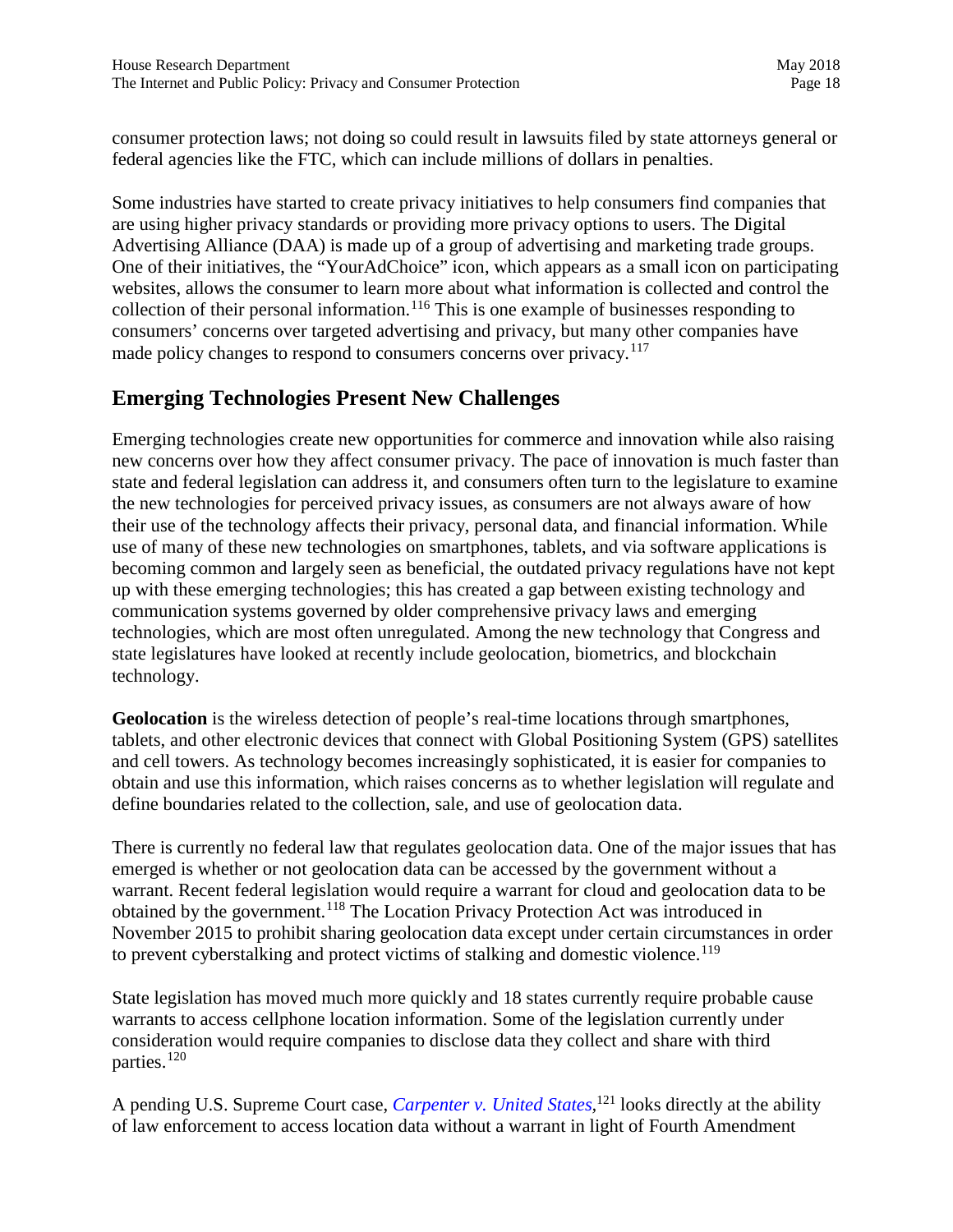protections. The decision in this case may prompt federal regulations or may cause states to look more closely at their existing laws.

**Location-based services and geolocation tracking** allow businesses to retrieve individualized data in targeted areas for marketing and advertising as well as providing services to customers. This creates privacy concerns for consumers who may not be aware of how often their location is tracked and stored, or what companies do with the information, for example whether or not their location information is shared or sold to other third parties or when the information can be accessed by the government. The 2012 decision in *United States v. Jones*[122](#page-27-50) held that installing a GPS tracking device on Jones's vehicle without a warrant was an unlawful search under the Fourth Amendment. The Court found that the Fourth Amendment offers some protection against trespassing onto personal property, including vehicles, and rejected the government's argument that there was no reasonable expectation of privacy in a person's movement on public roads.

Geofencing is a popular location-based service. When you enter a virtual boundary, an action is triggered, such as texts, push notifications, or ads for something within the boundary. For example, if you are in the geographical "fence" surrounding Macy's, ads for the store may pop up in open applications attracting you to shop at the store. Specific ads can be targeted towards your browsing history and application preferences. Geofences are also used to prevent dronerelated accidents in sensitive areas, such as the White House and airports, where they present threats to public safety.

Popular location-based services include Uber, Yelp, Facebook, and Maps. Any application that asks permission to use your location may be sharing it with third parties. Although people can turn off location, (1) it prevents the app from working properly, and (2) locations are still tracked through GPS signals and cell tower triangulation. It is possible that in today's technological era, users implicitly consent to sharing location information for individualized advertisements and Internet usage despite some inherent privacy concerns.

**Blockchain** technology provides for safer and faster cryptocurrency transacting. Each transaction is encrypted and placed on the chain or a decentralized public ledger. Then, its code links to the code encrypting the blocks before and after it, creating a somewhat impenetrable "chain link fence." To break one block, a hacker essentially must decrypt all preceding and proceeding blocks, a daunting and unrealistic task. These are reasons that corporations, individuals, and governments are attracted to blockchain transacting, recordkeeping, and smart contracting. Smart contracting consists of self-executing code that helps limit breaches and protect party identities. With every transaction, an individual's public address generates a receiving address. Constantly changing addresses make it more difficult to track entire payment histories, which enhances individual privacy. While blockchain provides many benefits, it raises questions about standardizing development and privacy standards. Its open-source nature presents regulation challenges.

Federal agencies provide initiatives addressing transparency, efficiency, and trust in blockchain information sharing.[123](#page-27-51) Although Congress has not passed legislation, state legislatures have proactively identified blockchain records under evidentiary standards. Other initiatives establish guidelines for smart contracting and shifting government and corporate recordkeeping to the chain. The active states include Vermont, Arizona, Delaware, Illinois, and Nevada.[124](#page-27-70)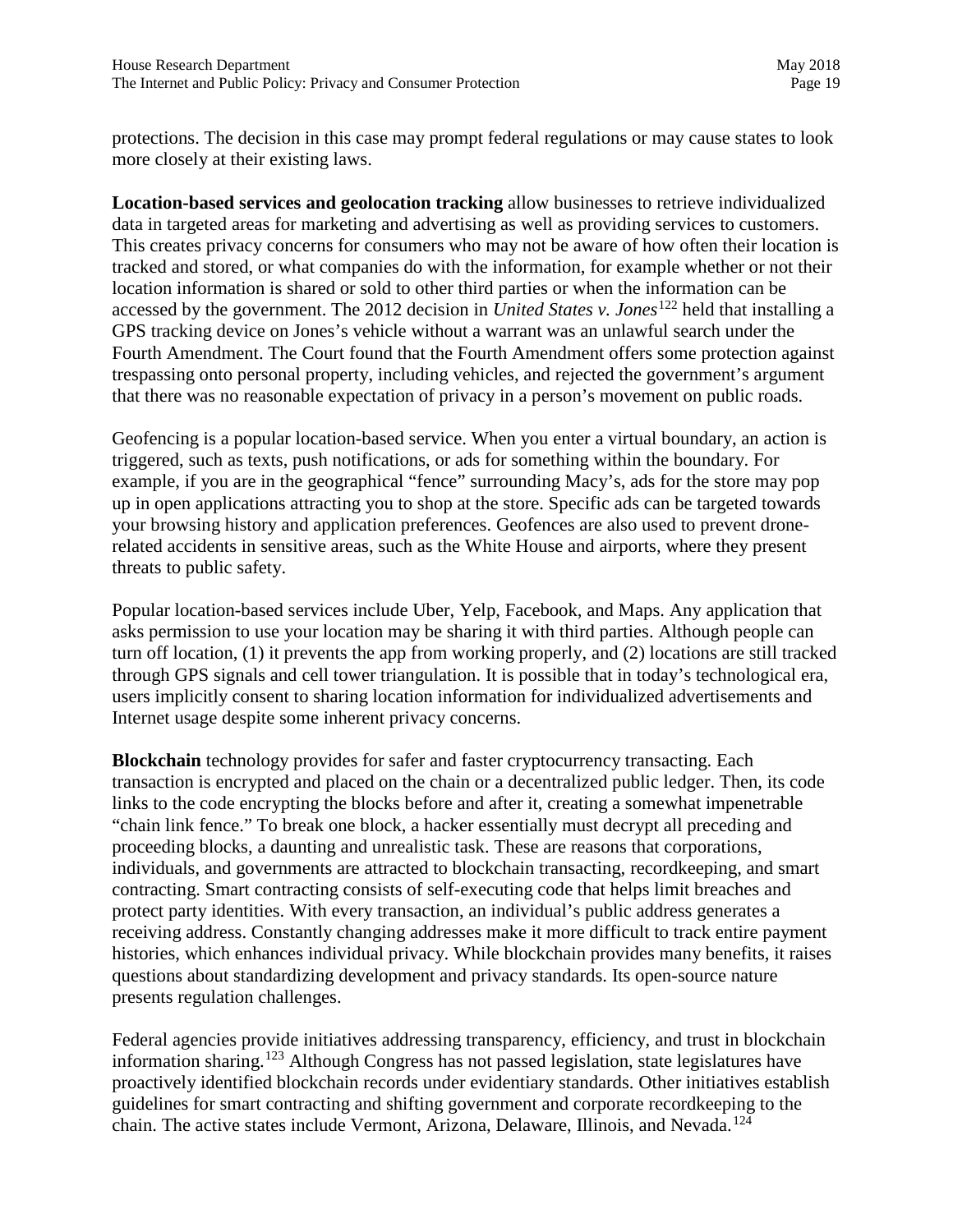Adopting blockchain technology can enhance security but also presents privacy concerns. Since the chain crosses jurisdictional boundaries concerning the ease of national and international transacting, it may be addressed by federal legislation in the coming years but until then state legislatures are actively looking at the issue.

**Biometrics**, a comprehensive measurement of human physical and behavioral characteristics, is an increasingly popular business practice employing retina scans, fingerprint IDs, and facial recognition technology. Biometric information is popular for fraud detection and prevention, especially to enhance security. Using biometrics decreases the likelihood of forging passwords, fingerprints, or unique identities and increases the convenience of password upkeep along with creating stronger authenticity with a nontransferable and secure password. Some of the privacy risks associated with the use of biometric technology include:

- a failure to capture full and complete data, causing system failures;
- stolen and compromised personal identities if storage servers are hacked;
- false identification allowing unauthorized access, also false rejection of authorized users; and
- integrating security features beyond mere traditional password solution encryption.

In November 2017, Apple<sup>[125](#page-27-71)</sup> was granted a patent to implement a secret biometric ID and tracking measure that secretly photographs and video-archives unauthorized device users. This presents some privacy and security concerns. A few states have passed laws which require businesses to gain consent from individuals before collecting their behavioral activity. Illinois<sup>[126](#page-27-72)</sup> and Texas<sup>[127](#page-27-73)</sup> were first to implement biometrics legislation, followed by Washington<sup>[128](#page-27-74)</sup> in May 2017. Most legislation regulates business biometric information use via biometric identifiers. Several states, including California, Connecticut, Arizona, and New York, have proposed similar legislation but the bills have not passed.

Facebook has been sued under the Illinois law for using a deep-learning facial recognition system that can identify a user whose face is hidden, by drawing from identifiers such as body shape, hair, and posture. Facebook and retail shops use facial recognition to identify repeat customers and shoplifters, as well as to deliver ads based on perceived emotions. Even tagging a friend on Facebook can implicate a person's biometric data for targeted ads and potential tracking. In situations such as this, legislative action may be required to deter companies' use of biometric information if consumers perceive this identification to be compromising their privacy. Greater consumer awareness may help abate privacy and security concerns.

## **Conclusion**

Consumer protection laws and privacy laws are being stretched to accommodate an evolving online marketplace and the never-before-seen privacy considerations that online banking, social media, and e-commerce have raised. Existing consumer protection and privacy laws have been criticized for being designed for the "brick and mortar" world and ineffective at reaching the new problems caused by e-commerce and Internet activity. States, and the federal government, are now faced with the challenge of updating existing laws to address the new harms caused by data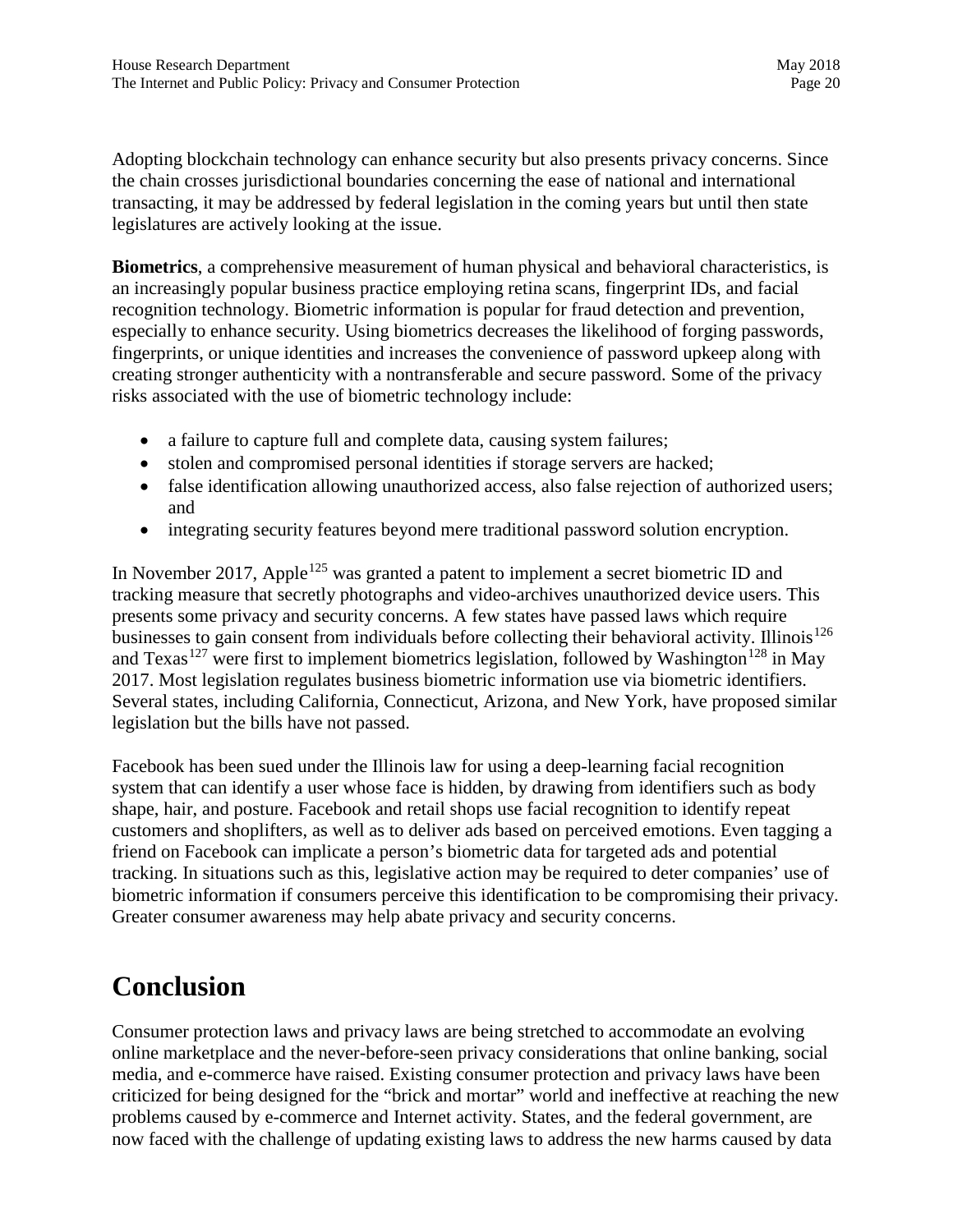breeches, identity theft, and consumer tracking and profiling that did not exist when many of the currently applicable consumer protection and privacy laws were written. These emerging technologies are giving rise to new legislative considerations and a growing body of case law that helps navigate how new technologies are treated by existing consumer protection and privacy laws.

#### *Other Works in the Series*

This series of information briefs isolates discreet policy issues and the ways in which specific Internet issues provide choices for the Minnesota marketplace and for lawmakers. The following publications are part of the Internet and Public Policy series:

- [Challenges and policy consideration for state regulation](http://www.house.leg.state.mn.us/hrd/pubs/int_statereg.pdf)
- [Cybertorts and property rights online](http://www.house.leg.state.mn.us/hrd/pubs/int_cybertorts.pdf)
- [Criminal activity on the](http://www.house.leg.state.mn.us/hrd/pubs/int_crime.pdf) Internet
- [Jurisdiction and procedures in Internet law cases](http://www.house.leg.state.mn.us/hrd/pubs/int_jurisdiction.pdf)
- Federal [Internet laws](http://www.house.leg.state.mn.us/hrd/issinfo/int_fedlaws.pdf)
- [State and federal accessibility laws](http://www.house.leg.state.mn.us/hrd/issinfo/int_accesslaw.pdf)

There may be more topics added, as needed. A special attempt will be made to keep all of these pieces up to date, but the pace of change may prove challenging.

#### **ENDNOTES**

<span id="page-20-2"></span><sup>3</sup> See National Conference of State Legislatures, "Privacy Protections in State Constitutions," May 5, 2017, http://www.ncsl.org/research/telecommunications-and-information-technology/privacy-protections-in-stateconstitutions.aspx.

<span id="page-20-3"></span><sup>4</sup> The following ten states have a right to privacy in their state constitutions: Alaska, Arizona, California, Florida, Hawaii, Illinois, Louisiana, Montana, South Carolina, and Washington.

<sup>5</sup> *Hill v. National Collegiate Athletic Ass.,* 865 P.2d 633 (Cal. S.C. 1994).

<span id="page-20-4"></span><sup>6</sup> *United States v. Lifshitz,* 369 F.3d 173 (2d Cir. 2004). In the case, the defendant was convicted of child pornography offenses; probation terms that allowed monitoring his computer use was crucial as the computer was

<span id="page-20-0"></span><sup>&</sup>lt;sup>1</sup> [U.S. Constitution,](https://www.law.cornell.edu/constitution/billofrights#amendmentiv) Amendment IV, states, "The right of the people to be secure in their persons, houses, papers, and effects, against unreasonable searches and seizures, shall not be violated, and no Warrants shall issue, but upon probable cause, supported by Oath or affirmation, and particularly describing the place to be searched, and the persons or things to be seized." See also *Katz v. United States*, in which the Court concluded that the Fourth Amendment protects people, not only places, and that the physical intrusion into the plaintiff's area was unnecessary to create Amendment protection. [389 U.S. 347,](https://www.law.cornell.edu/supremecourt/text/389/347) 88 S. Ct. 507 (1967).

<span id="page-20-1"></span><sup>&</sup>lt;sup>2</sup> [U.S. Constitution,](https://www.law.cornell.edu/constitution/amendmentxiv) Amendment XIV, Section 1, states, "No state shall make or enforce any law which shall abridge the privileges or immunities of citizens of the United States; nor shall any state deprive any person of life, liberty, or property, without due process of law; nor deny to any person within its jurisdiction the equal protection of the laws." See also *Meyer v. Nebraska*, [262 U.S. 390,](https://www.law.cornell.edu/supremecourt/text/262/390) 43 S. Ct. 625 (1923); *Griswold v. Connecticut*, [381 U.S.](https://www.law.cornell.edu/supremecourt/text/381/479)  [479](https://www.law.cornell.edu/supremecourt/text/381/479), 85 S. Ct. 1678 (1965); *Stanley v. Georgia*, [394 U.S.](https://www.law.cornell.edu/supremecourt/text/394/557) 557, 89 S. Ct. 1243 (1969); *Roe v. Wade* [410 U.S. 113,](https://www.law.cornell.edu/supremecourt/text/410/113) 93 S. Ct. 705 (1973).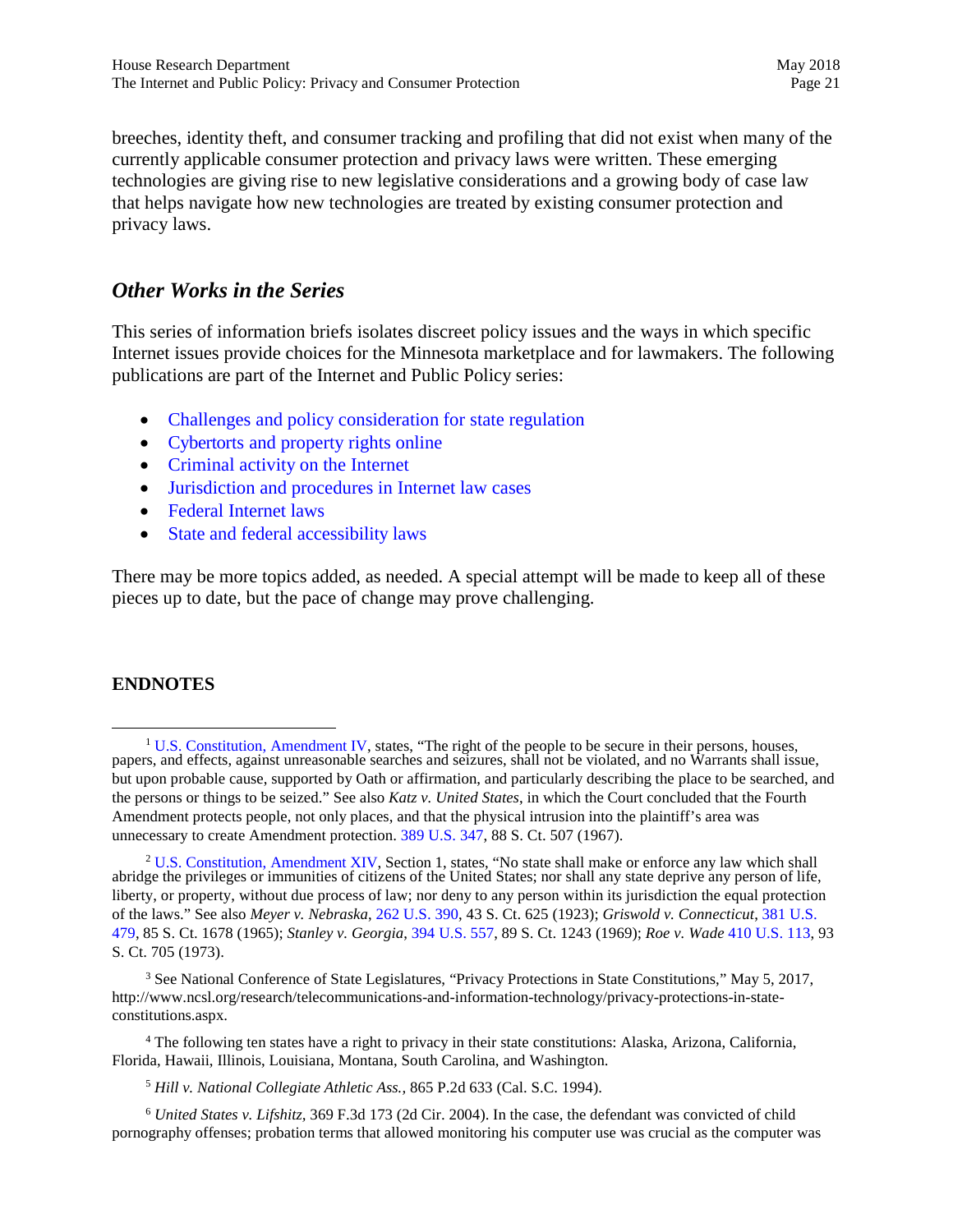his weapon, and the court determined that specific searches could be done without violating the defendant's Fourth Amendment rights. *Guest v. Leis,* 255 F.3d 325 (6th Cir. 2001). The court found no Fourth Amendment violation for capture of private bulletin board post, treating the post like a letter that had already been sent, or an e-mail that had been received by a third party.

<span id="page-21-1"></span><sup>7</sup> Missouri Constitution, Article 1, Section 15, states "That the people shall be secure in their persons, papers, homes, effects, and electronic communication and data, from unreasonable searches and seizures; and no warrant to search any place, or seize any person or thing, or access electronic data or communication shall issue without describing the place to be searched, or the person or thing to be seized, or the data or communication to be accessed, as nearly as may be; nor without probable cause, supported by written oath or affirmation."

<span id="page-21-2"></span><sup>8</sup> An effort to pass the Uniform Computer Information Transaction Act (UCITA), which would create more validity for "shrink wrap" and "click wrap" agreements has failed to gain traction in most states. Only Virginia and Maryland have approved UCITA. An effort to amend similar provisions to the Uniform Commercial Code through a proposed article 2B governing licensing and similar agreements has not been adopted.

<sup>9</sup> Michael L. Rustad, *Global Internet Law*, St. Paul: West Academic Publishing, 2014, p. 187.

<sup>10</sup> U.S. courts have found that an Internet agreement must be unconscionable both in how the contract was formed (procedural) and in the content of the contract (substantive), see Rustad at 206. This is in contrast to the European system, which often only upholds these provisions in contracts between commercial entities.

**<sup>11</sup>** *ProCD, Inc. v. Zeidenberg*, 86 F.3d 1447 (7th Cir. 1996), was an early case upholding software "shrink wrap" licensing agreement terms; *Caspi v. Microsoft Network LLC,* 732 A.2d 528 (N.J. Super. 1999), held that contract provision requiring cases to be brought in Washington state was valid as was the entire "click wrap" contract, as the provisions were presented in a manner the purchaser could read in an online subscriber with an online service company.

<sup>12</sup> Rustad, 208.

 $13$  Ibid.

<sup>14</sup> Rustad, 354, see *Bragg v. Linden Research, Inc.*, 487 F.Supp. 2d (593) (E.D. Pa. 2007), finding that interaction with a person in a virtual world can satisfy a state's minimum contact requirement to have personal jurisdiction and that the defendant's mandatory arbitration provision was unenforceable; *Scarcella v. America Online*, 798 N.Y.S. 2d 348 (2004), in which the Court found the forum selection clause, to litigate any dispute against AOL in Virginia, in the electronic AOL membership "click wrap" agreement was unenforceable.

<sup>15</sup> Rustad, 354; while it is common for courts to uphold arbitration agreements in "click wrap" or "browser" wrap" agreements, courts have found that some arbitration provisions will not be upheld, see *Brower v. Gateway 2000, Inc.*, 246 A.D.2d 246, 676 N.Y.S.2d 569 (1st Dep't 1998), finding the fee required for a consumer to arbitrate was unconscionable.

<sup>16</sup> See *ProCD, Inc. v. Zeidenberg*, 86 F.3d 1447 (7th Cir. 1996), finding that a shrink wrap license is valid and thus enforceable as a contract. The defendant accepted the offer by clicking through and could have rejected the contract terms by returning the software.

<sup>17</sup> *Hubbert v. Dell Corp.*, 359 Ill. App. 3d 976 (2005), holding that hyperlinks on Dell Computer's website that linked to the company's terms of service were conspicuous and part of the contract made between the company and the purchaser.

<sup>18</sup> See *Forrest v. Verizon Communications,* 805 A.2d 1007 (D.C. Ct. App. 2002), finding that the forum selection clause was reasonable and enforceable and that the attorney would have seen the clause had he read through the agreement before accepting it.

<sup>19</sup> *Tompkins v. 23andMe, Inc., 840 F. 3d 1016* (9<sup>th</sup> Cir. 2016), finding arbitration clause in a contract of adhesion was enforceable based on an analysis under state and federal law.

<span id="page-21-0"></span>20 See *In re Zappos.com, Inc., Customer Data Sec. Breach Litigation,* 893 F.Supp.2d 1058 (D. Nev. 2012), holding that the website made no affirmative requirement for the consumer to agree to the terms of service and that the terms were not obvious to the purchaser. This case upheld the holding in *Van Tassell v. United Mktg. Grp.,* 795 F.Supp.2d 770, 790 (N.D.Ill. 2011), in which a browse wrap contract is valid if the user has actual and/or constructive knowledge of the website's terms and conditions. See also Mark A. Lemley, *Terms of Use,* 90 Minn.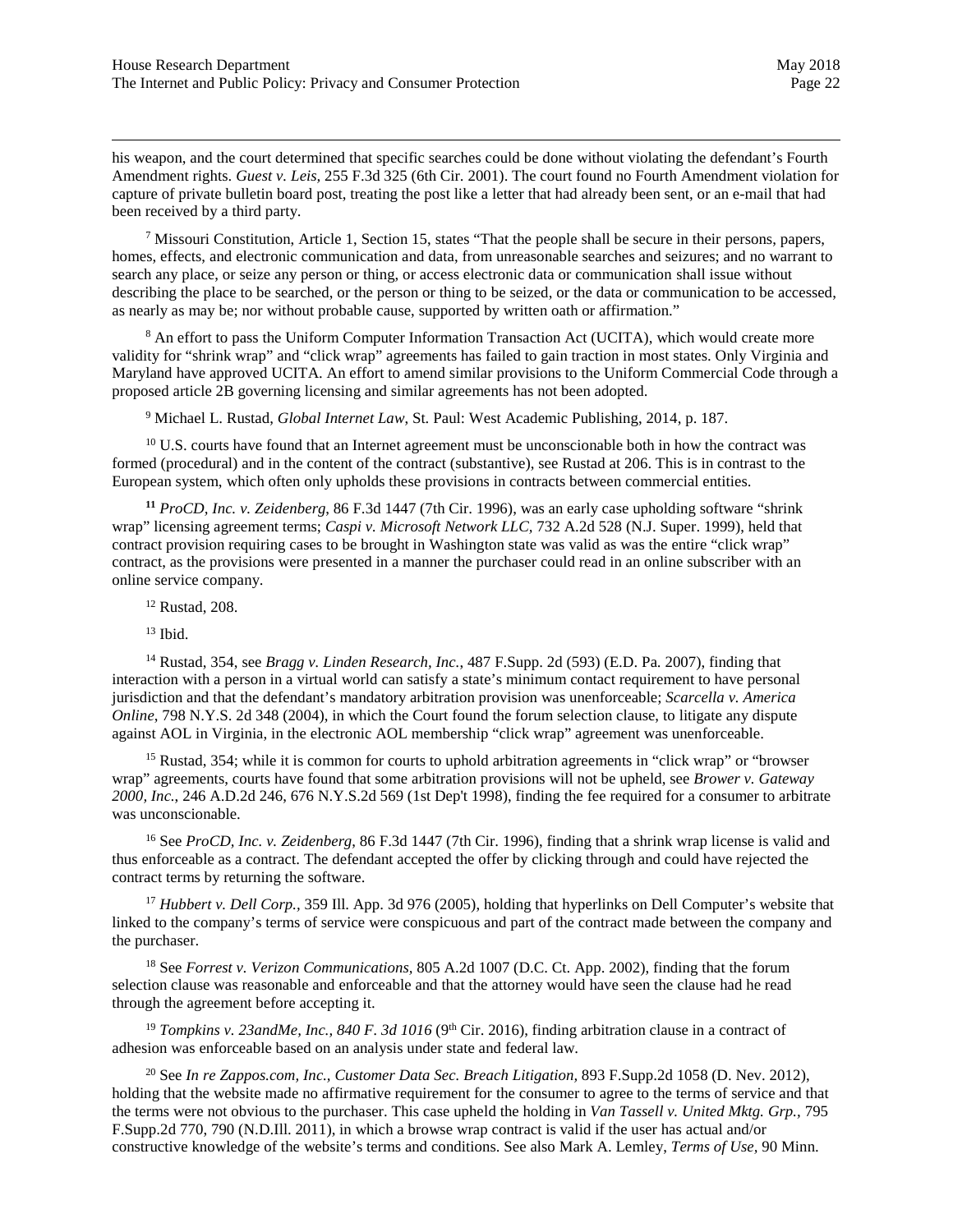<span id="page-22-12"></span>L.Rev. 459, 477 (2006), where it was determined a court may overlook the absence of assent when there are other reasons indicating the user is or should be aware of the website owner's terms.

<sup>21</sup> *In re Zappos.com, Inc., Customer Data Sec. Breach Litigation,* 893 F.Supp.2d 1058 (D. Nev. 2012).

<sup>22</sup> S.J. Res. 34, P.L. 115-22 (April 3, 2017).

<sup>23</sup> For more information on the 2017 FCC Net Neutrality proposals see: https://www.fcc.gov/restoring-Internetfreedom.

<sup>24</sup> See "FCC Restoring Internet Freedom," https://www.fcc.gov/restoring-Internet-freedom.

<sup>25</sup> See "FCC Restoring Internet Freedom," https://www.fcc.gov/restoring-Internet-freedom.

<sup>26</sup> See National Conference of State Legislatures, "Privacy Legislation Related to Internet Service Providers," August 4, 2017, http://www.ncsl.org/research/telecommunications-and-information-technology/privacy-legislationrelated-to-Internet-service-providers.aspx.

 $^{27}$  Nevada S.B. 538, Chapter 570 (2017 Regular Session),

<span id="page-22-1"></span><span id="page-22-0"></span>https://www.leg.state.nv.us/Session/79th2017/Bills/SB/SB538\_EN.pdf.

<sup>28</sup> See H.F. 2579/S.F. 2309, H.F. 2642, H.F. 2606/S.F. 2323, S.F. 1937, and the Omnibus Jobs Bill, S.F. 1937, 2 nd Unofficial Engrossment, Article 9, Section 4 (2017).

<span id="page-22-2"></span> $^{29}$  In 2016, the FCC proposed new rules to expand the Communication Act of 1934 to apply to ISPs and would have broadened the FCC's regulatory control over Internet privacy issues. The rules were scheduled to go into effect in December 2017 but in April 2017, before the rules had taken effect, they were overturned by Congress pursuant to the Congressional Review Act.

<sup>30</sup> 5 [U.S.C. §§ 41](https://www.law.cornell.edu/uscode/text/5/part-III/subpart-C/chapter-41)-58, as amended.

<span id="page-22-5"></span><span id="page-22-4"></span><span id="page-22-3"></span><sup>31</sup> [15 U.S.C. §§ 41](https://www.law.cornell.edu/uscode/text/15/41)-58. In 2006, the FTC Act was expanded to allow cooperation, information sharing, and investigation with foreign countries to deal with new problems arising from Internet use and e-commerce. See "Undertaking Spam, Spyware, and Fraud Enforcement with Enforcers beyond Borders Act of 2006," Pub. L. No. 109-455, 120 Stat. 3372 (2006).

<sup>32</sup> See the FTC website for a list of statutes the agency enforces: https://www.ftc.gov/enforcement/statutes.

<sup>33</sup> [16 C.F.R. Part 318](https://www.law.cornell.edu/cfr/text/16/part-318) (2009); requiring companies covered under the rule to notify consumers and the FTC when health information has been improperly disseminated or obtained.

<span id="page-22-6"></span><sup>34</sup> *In re the Matter of Craig Brittain,* USA Federal Trade Commission, https://www.ftc.gov/news-events/pressreleases/2015/01/website-operator-banned-revenge-porn-business-after-ftc-charges.

<sup>35</sup> *Federal Trade Commission v. LifeLock, Inc.*, https://www.ftc.gov/enforcement/cases-proceedings/casedocument-search?title=lifelock&field\_document\_description= and

<span id="page-22-7"></span>https://www.ftc.gov/enforcement/cases-proceedings/072-3069-x100023/lifelock-inc-corporation. Trade Regulation Reporter, LifeLock, Inc.—Stipulated Order Resolving FTC's Allegations of Contempt and Modifying Stipulated Final Judgment and Order for Permanent Injunction, Commission statement and dissenting statement, FTC File No. 072 3069, announced December 17, 2015, ¶17,427, Federal Trade Commission.

<span id="page-22-9"></span><span id="page-22-8"></span>36 *Federal Trade Commission v. Ruby Corp., et al*, https://www.ftc.gov/enforcement/cases-proceedings/casedocument-search?title=ashley+madison&field\_document\_description= and https://www.ftc.gov/enforcement/cases-proceedings/152-3284/ashley-madison, Trade Regulation Reporter, Ashley Madison—Court complaint and consent decree, FTC File No. 152 3284, announced December 14, 2016, ¶17,602, Federal Trade Commission.

<sup>37</sup> *FTC v. TaxSlayer,* https://www.ftc.gov/enforcement/cases-proceedings/case-document-

<span id="page-22-10"></span>search?title=taxslayer&field\_document\_description= and

<span id="page-22-11"></span>https://www.ftc.gov/news-events/commission-

actions?title=taxslayer&type=All&field\_date\_value\_2%5Bvalue%5D%5Byear%5D=&field\_date\_value%5Bvalue% 5D%5Bmonth%5D=&items\_per\_page=20; Trade Regulation Reporter, TaxSlayer, LLC—Complaint and consent order, FTC Dkt. C-4626, File No. 162 3063, announced August 29, 2017; issued October 20, 2017, ¶17,720, Federal Trade Commission.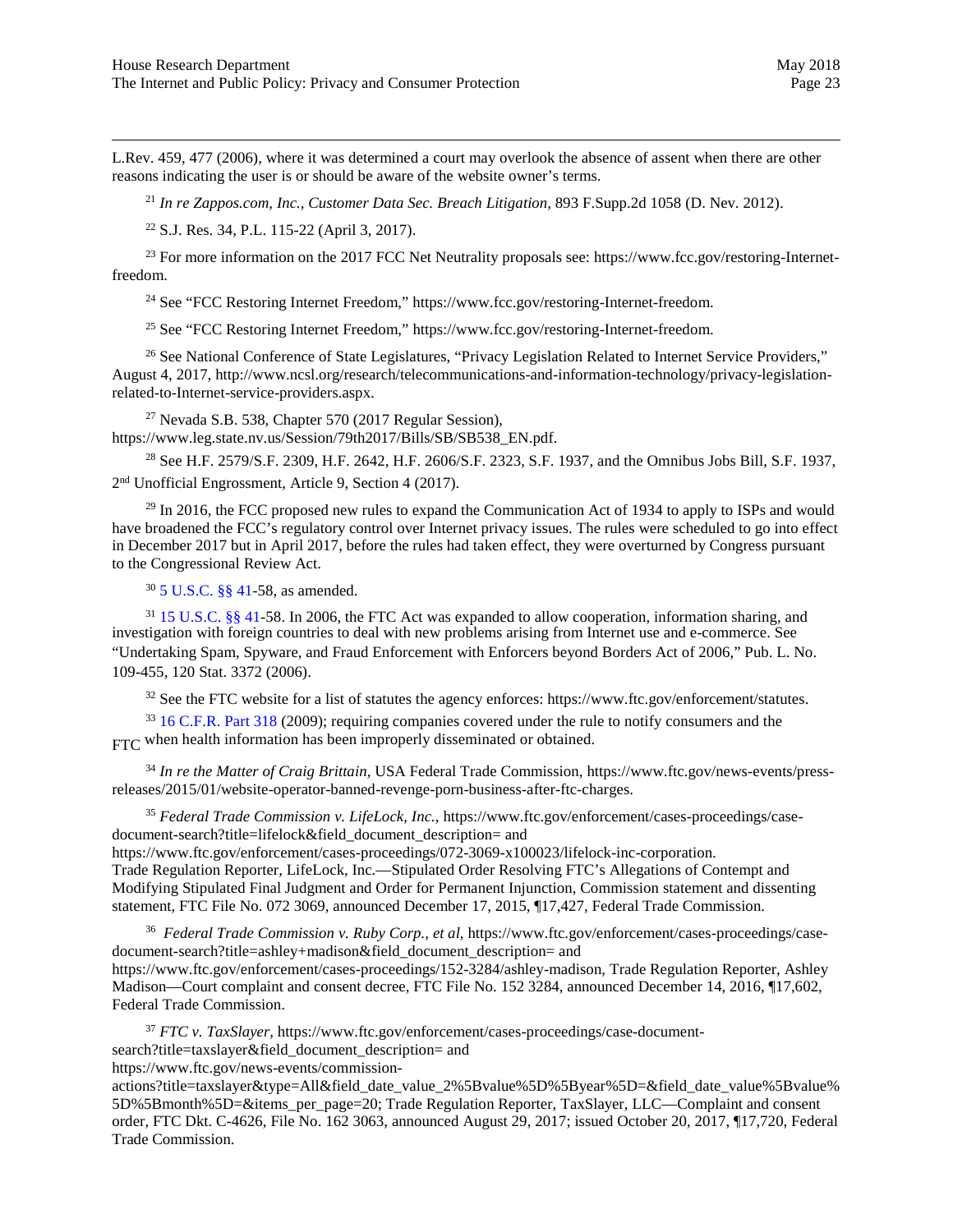<sup>38</sup> *Federal Trade Commission, Christopher S. Porrino, Attorney General of the State of New Jersey, and Steve C. Lee, Director of the New Jersey Division of Consumer Affairs, Plaintiffs, v. VIZIO,* 

*Inc*., https://www.ftc.gov/enforcement/cases-proceedings/case-document-

search?title=vizio&field\_document\_description= and

<span id="page-23-1"></span><span id="page-23-0"></span>https://www.ftc.gov/enforcement/cases-proceedings/162-3024/vizio-inc-vizio-inscape-services-llc; Trade Regulation Reporter, VIZIO, Inc. and VIZIO Inscape Services, LLC—Court complaint and stipulated order, FTC File No. 162 3024, announced February 6, 2017, ¶17,634, Federal Trade Commission.

<span id="page-23-2"></span><sup>39</sup> This settlement was the result of a violation of an earlier settlement agreement with Google, *In re the Matter of Google, USA Federal Trade Commission*, https://www.ftc.gov/enforcement/cases-proceedings/case-documentsearch?title=google&field\_document\_description= and https://www.ftc.gov/enforcement/cases-proceedings/122-3237/google-inc; Trade Regulation Reporter, Google,

<span id="page-23-3"></span>Inc.—Complaint and consent order, FTC Dkt. C-4499, File No. 122 3237, announced September 4, 2014; issued December 2, 2014, ¶17,178, Federal Trade Commission.

<sup>40</sup> *In re the Matter of Facebook, Inc., USA Federal Trade Commission*, https://www.ftc.gov/enforcement/casesproceedings/case-document-search?title=facebook&field\_document\_description= and https://www.ftc.gov/enforcement/cases-proceedings/092-3184/facebook-inc; Trade Regulation Reporter, Facebook, Inc.—Consent order and complaint, Dkt. No. C-4365, FTC No. 092 3184, announced November 29, 2011,

complaint and consent order issued July 27, 2012, ¶16,672, Federal Trade Commission.

<sup>41</sup> [Minn. Stat.](https://www.revisor.mn.gov/statutes/?id=325D.01) §§ 325D.01 to 325D.07.

<sup>42</sup> [Minn. Stat. §§](https://www.revisor.mn.gov/statutes/?id=325D.09) 325D.09 to 325D.16.

<sup>43</sup> [Minn. Stat.](https://www.revisor.mn.gov/statutes/?id=325D.49) §§ 325D.49 to 325D.66.

<sup>44</sup> [Minn. Stat.](https://www.revisor.mn.gov/statutes/?id=325F.68) §§ 325F.68 to 325F.70.

<sup>45</sup> [Minn. Stat.](https://www.revisor.mn.gov/statutes/?id=8.31) § 8.31, subd. 3a. See *Ly v. Nystrom,* 615 N.W.2d 302 (Minn. 2000), holding that an individual must demonstrate his or her cause of action benefits the public and that a single fraudulent misrepresentation in one instance was not a matter of public interest.

<sup>46</sup> See [Minnesota Statutes, section](https://www.revisor.mn.gov/statutes/?id=8.31) 8.31, for a list of consumer protection statutes enforced by the Office of Minnesota Attorney General.

<sup>47</sup> Computer Fraud and Abuse Act, [18 U.S.C. § 1030](https://www.law.cornell.edu/uscode/text/18/1030).

<sup>48</sup> [5 U.S.C.](https://www.law.cornell.edu/uscode/text/5/552a) § 552a; See the Department of Justice website for a detailed overview of the Privacy Act, https://www.justice.gov/opcl/file/793026/download.

<sup>49</sup> [44 U.S.C. §](https://www.law.cornell.edu/uscode/text/44/chapter-35/subchapter-I) 3501.

<sup>50</sup> [44 U.S.C.](https://www.law.cornell.edu/uscode/text/44/3541) § 3541.

51 Pub. L. No. 113-283 (2014).

 $52$  The term "political subdivision" includes counties, cities, school districts, special districts, boards, and commissions created by law. "State agencies" include all state-level government offices and boards, as well as the University of Minnesota.

53 Minnesota Data Practices Act, chapter 13, presumes most government data is public but creates numerous exceptions for data that is private. See [Minn. Stat. §§ 13.01](https://www.revisor.mn.gov/statutes/?id=13.01)-13.90.

<sup>54</sup> [Minn. Stat. § 13.15.](https://www.revisor.mn.gov/statutes/?id=13.15)

<sup>55</sup> [Minn. Stat. §](https://www.revisor.mn.gov/statutes/?id=13.055) 13.055.

<sup>56</sup> [Minn. Stat. § 16E.016.](https://www.revisor.mn.gov/statutes/?id=16E.016)

<sup>57</sup> See the Minnesota IT Services website for more information: https://mn.gov/mnit/programs/security/cyber/.

<sup>58</sup> [Minn. Stat. § 16E.03.](https://www.revisor.mn.gov/statutes/?id=16E.03)

<sup>59</sup> Minnesota law generally requires the state's electronic information and IT services to be accessible to individuals with disabilities consistent with federal laws, including section 508 of the Rehabilitation Act, United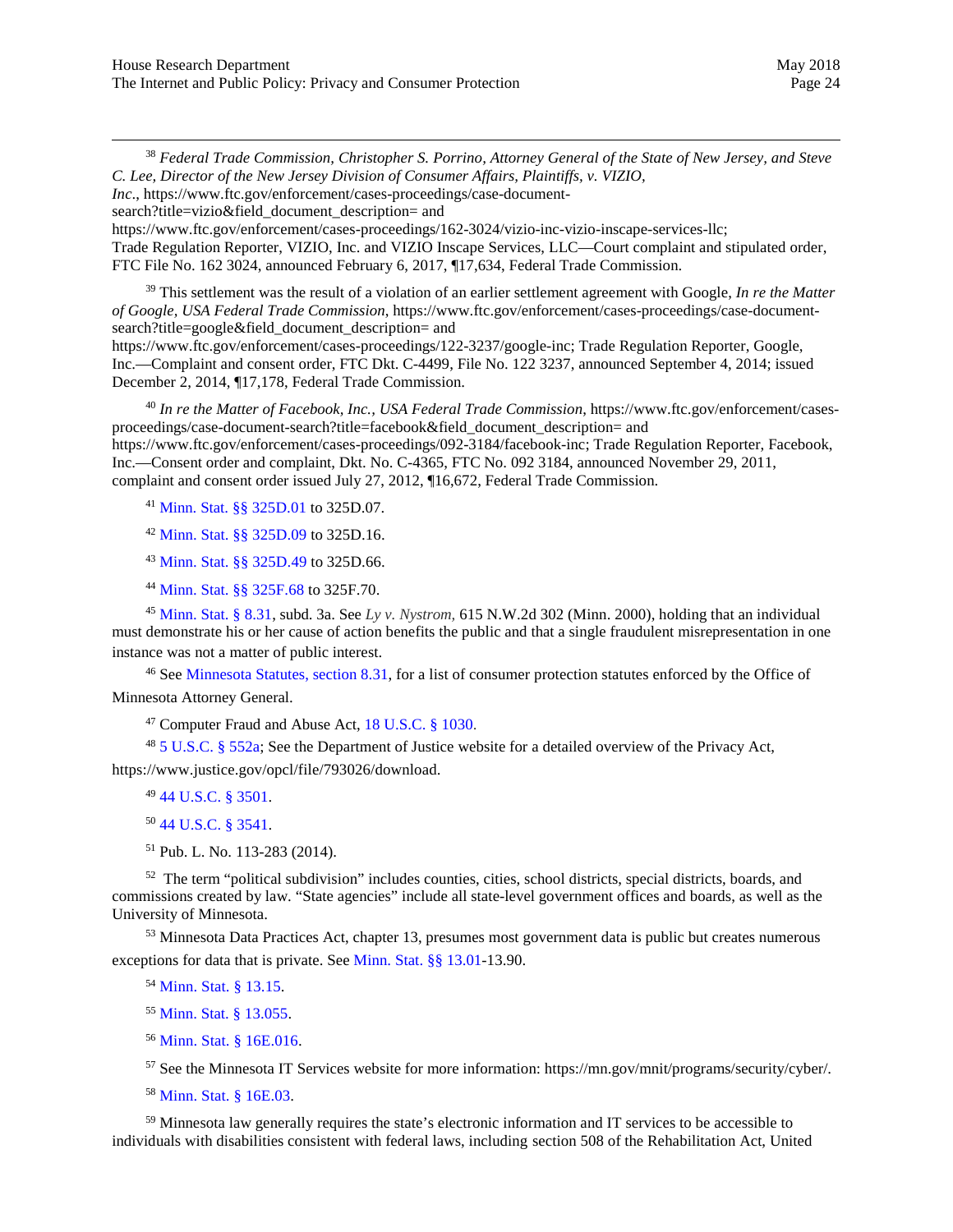States Code, title 29, section 794d, as amended by the Workforce Investment Act of 1998, Public Law 105-220, August 7, 1998, and the Web Content Accessibility Guidelines, 2.0, with some exceptions where the accessibility would be unduly burdensome. See [Minn. Stat. § 16E.03,](https://www.revisor.mn.gov/statutes/?id=16E.03) subd. 9.

<sup>60</sup> [18 U.S.C. §§ 2510](https://www.law.cornell.edu/uscode/text/18/2510)-22.

#### <sup>61</sup> [18 U.S.C. § 3121](https://www.law.cornell.edu/uscode/text/18/3121).

- <sup>62</sup> [18 U.S.C. §§ 2701-12.](https://www.law.cornell.edu/uscode/text/18/2701)
- <sup>63</sup> [18 U.S.C. §§ 2802-](https://www.law.cornell.edu/uscode/text/18/2702)03.

<span id="page-24-0"></span><sup>64</sup> The Secured Communication Act (SCA) only allows electronic communications less than 180 days to be accessed by a warrant but allows content that is older than 180 days to be accessed by a warrant, subpoena, or court order. [18 U.S.C. § 2703\(d\).](https://www.law.cornell.edu/uscode/text/18/2703)

#### <sup>65</sup> 18 [U.S.C. § 2707.](https://www.law.cornell.edu/uscode/text/18/2707)

<span id="page-24-1"></span><sup>66</sup> See *Crispin v. Christian Audigier,* 717 F.Supp.2d (C.D. Cal. 2010), V*iacom Intern. Inc., YouTube Inc.*, 253 F.R.D. 256 (S.D.N.Y. 2008).

<span id="page-24-2"></span><sup>67</sup> See *In re Facebook Internet Tracking Litigation,* 2017 WL 2834113 (N.D. Cal. 2017). The federal district court in California found that Facebook's tracking of browser data was not a violation of the SCA, the Wiretap Act, the California Invasion of Privacy Act, or California's Comprehensive Computer Data Access and Fraud Act.

<span id="page-24-5"></span><span id="page-24-4"></span><span id="page-24-3"></span><sup>68</sup> *Garcia v. City of Laredo*, 702 F.3d 788 (5th Cir. 2012), holding that the Stored Communications Act does not apply to data stored in a personal cell phone; *In re iPhone Application Litig.*, 844 F. Supp. 2d 1040, 1057-58 (N.D. Cal. 2012), finding that disclosing a unique device identifying number, personal data, and/or geolocation information to third parties is not an egregious breach of privacy that would sustain a serious invasion of a privacy interest.

<sup>69</sup> *U.S. v. Meregildo*, 883 F.Supp.2d 523 (S.D.N.Y. 2012).

<sup>70</sup> *U.S. v. Warshak,* 631 F.3d 266 (6<sup>th</sup> Cir. 2010).

 $71$  Ibid.

<sup>72</sup> See *Disciplinary Counsel v. Brockler,* 145 Ohio St.3d 270, 2016-Ohio-657.

<sup>73</sup> [18 U.S.C. § 1030,](https://www.law.cornell.edu/uscode/text/18/1030) Pub. L. No. 99-474 (Oct. 16, 1986).

<sup>74</sup> [18 U.S.C. § 1030\(g\).](https://www.law.cornell.edu/uscode/text/18/1030)

<sup>75</sup> [18 U.S.C. § 1030](https://www.law.cornell.edu/uscode/text/18/1030).

<sup>76</sup> See [18 U.S.C. § 1030\(](https://www.law.cornell.edu/uscode/text/18/1030)e)(2)(B); *United States v. Drew,* 259 F.R.D. 449, 457 (C.D. Cal. 2009).

<sup>77</sup> See *U.S. v. Kramer*, 631 F.3d 900 (8<sup>th</sup> Cir. 2011), holding that a cell phone could be considered a computer based on the broad definition of computer in the CFAA.

<sup>78</sup> See *United States v. Phillips,* 477 F.3d 215, 219 (5th Cir. 2007), Fifth Circuit Court of Appeals upheld the conviction against a university student for hacking into a university computer system and stealing Social Security numbers, finding that it was an unauthorized attack on the university's computers.

<sup>79</sup> See *United States v. Drew,* 259 F.R.D. 449 (C.D. Cal. 2009), after a young girl committed suicide from online bullying, prosecutors brought criminal charges under the CFAA against the adult who bullied the girl. The court found that the CFAA's "unauthorized use" provision could not extend to using MySpace's website in violation of the terms of service agreement because the average person would not know that violating a terms of use agreement with a website would be a crime, and the CFAA did not include a provision that indicated that contract violations were a crime. *U.S. v. Lowson,* 2010 WL 9552416 (Dist. N.J. 2010) found that a ticket-buying scheme in violation of Ticketmaster's terms of service could be prosecuted under the FCAA. *United States v. Nosal,* 844 F.3d 1024 (9<sup>th</sup> Cir. 2016), found that a former employee who no longer had access to employer's computer system was in violation of CFAA when he used current employees' login information to gain access to his former employer's computer data.

<sup>80</sup> Daisuke Wakabayashi, "Google Will No Longer Scan Gmail for Ad Targeting" *The New York Times*, June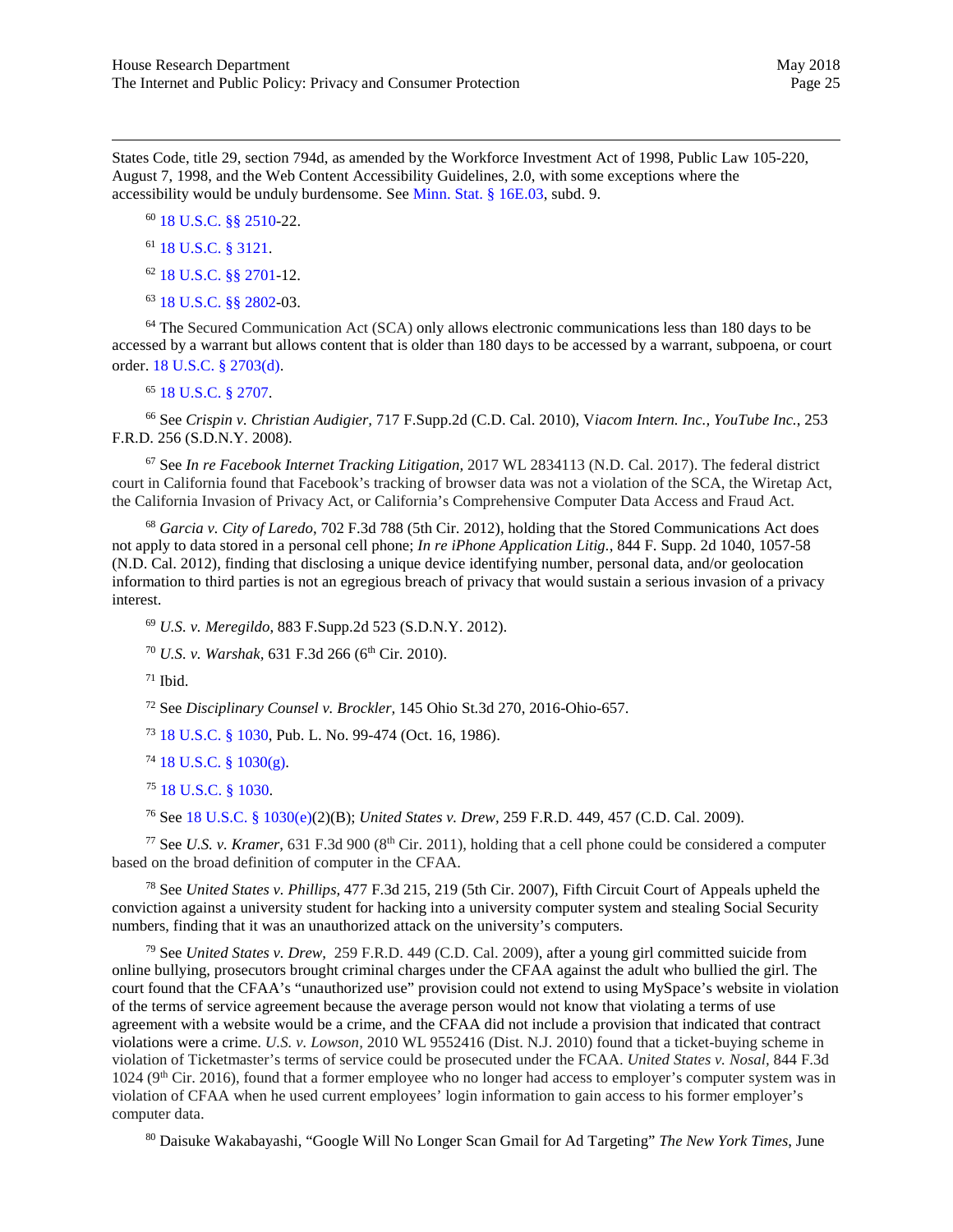#### <span id="page-25-6"></span>23, 2017.

<sup>81</sup> In *United States v. Angevine*, 281 F.3d 1130 (10th Cir. 2002), the court found no reasonable expectation to privacy regarding an employer-owned computer in which there was also a clear policy that the computer and its contents were not confidential. In *United States v. Ganoe*, 538 F.3d 1117 (9th Cir. 2008) the court found no reasonable privacy expectation for computers that have active file-sharing software installed.

<span id="page-25-7"></span><sup>82</sup> *Ontario v. Quon*[, 560](https://en.wikipedia.org/wiki/List_of_United_States_Supreme_Court_cases,_volume_560) U.S. 746 (2010), holding that searching personal texts on government-issued cell phones was a proper work-related search and did not violate the employee's Fourth Amendment rights; *Stengart v. Loving Care Agency, Inc.,* 990 A.2d 650 (N. J. S. 2010), holding that an employee had some expectation of privacy while using her personal e-mail account on a company computer; conversely, *McLauren v. Microsoft Corp.,* 1999 Tex. App. LEXIS 4103 (Tex. App. May 28, 1999) found that password-protected personal folders on the company network accessed via a company computer did not carry privacy expectations; *TBG Insurance Services Corp. v. Superior Ct*., 96 Cal. App. 4th 443 (Cal. Ct. App. 2002) similarly found searching an employer-owned computer at the employee's home does not violate Fourth Amendment rights; and finally, *Garrity v. John Hancock Mutual Life Insurance Co*., 2002 U.S. Dist. LEXIS 8343 (D. Mass. May 7, 2002) found no privacy rights regarding e-mails on the employer's computer network.

83 Social Networking Online Protection Act, https://www.congress.gov/bill/113th-congress/housebill/537/actions.

<sup>84</sup> The states with legislation prohibiting employers from obtaining current or prospective employees' usernames and passwords of social media accounts include: California, Illinois, Maryland, Michigan, Nevada, New Mexico, New Jersey, Utah, Washington, and Wisconsin; see ABA "Employee Monitoring and Workplace Privacy Law" for more information,

https://www.americanbar.org/content/dam/aba/events/labor\_law/2016/04/tech/papers/monitoring\_ella.authcheckdam .pdf. Whereas 15 states considered legislation in 2016 prohibiting prospective or current employers or colleges/universities from accessing individual personal accounts, the following states enacted legislation: Illinois, Nebraska, Virginia, and West Virginia; see NCSL "Access to Social Media Usernames and Passwords" for more information on introduced legislation, http://www.ncsl.org/research/telecommunications-and-informationtechnology/employer-access-to-social-media-passwords-2013.aspx.

<span id="page-25-0"></span><sup>85</sup> See Minnesota bills from the 2016 legislative session: H.F. 2385/S.F. 2703 and H.F. 2386/S.F. 2705; and the 2017 legislative session: H.F. 2116/S.F. 2038 and H.F. 2591/S.F. 2320.

#### <sup>86</sup> [15 U.S.C.](https://www.law.cornell.edu/uscode/text/15/chapter-91) §§ 6501-6506.

<span id="page-25-2"></span><span id="page-25-1"></span><sup>87</sup> Personal information for the purposes of COPPA can include a child's name, address, location, e-mail address, screen name, telephone number, Social Security number, photo/video/image, or parent's information.

<span id="page-25-3"></span><sup>88</sup> See FTC website on COPPA compliance for Internet businesses, https://www.ftc.gov/tips-advice/businesscenter/guidance/childrens-online-privacy-protection-rule-six-step-compliance#step1.

#### <sup>89</sup> [16 C.F.R. § 312](https://www.law.cornell.edu/cfr/text/16/part-312) (2013).

<sup>90</sup> Lily Hay Newman, "NY Cracks Down on Mattel and Hasbro for Tracking Kids Online," *Wired*, September 13, 2016, https://www.wired.com/2016/09/ny-cracks-mattel-hasbro-tracking-kids-online/.

<span id="page-25-4"></span><sup>91</sup> See *Rushing v. The Walt Disney Company,* Northern Dist. California, Case No. 3:17-cv-4419; *Rushing v. Viacom, Inc.,* Northern Dist. California, Case No. 3:17-cv-4492; see also *In re: Nickelodeon Consumer Privacy Litigation,* No. 15-1441 (3rd Cir. App. 2016) finding that a common law cause of action for privacy ("right of seclusion") was not preempted by COPPA.

 $92$  16 C.F.R. Part 312; Children's Online Privacy Protection Act of 1998, [15 U.S.C. §§ 6501–6505;](http://uscode.house.gov/view.xhtml?req=granuleid%3AUSC-prelim-title15-section6501&edition=prelim) see the FTC website for a list of COPPA Safe Harbors programs, https://www.ftc.gov/safe-harbor-program.

<span id="page-25-5"></span><sup>93</sup> Benjamin Herold, "COPPA and Schools: The (Other) Federal Student Privacy Law, Explained," *Education Week*, July 28, 2017.

<sup>94</sup> [47 U.S.C. § 254](https://www.law.cornell.edu/uscode/text/47/254)(h)(5)(B) "[E]nforcing a policy of Internet safety for minors that includes monitoring the online activities of minors and the operation of a technology protection measure with respect to any of its computers with Internet access that protects against access through such computers to visual depictions that are—(I) obscene; (II) child pornography; or (III) harmful to minors; (ii) is enforcing the operation of such technology protection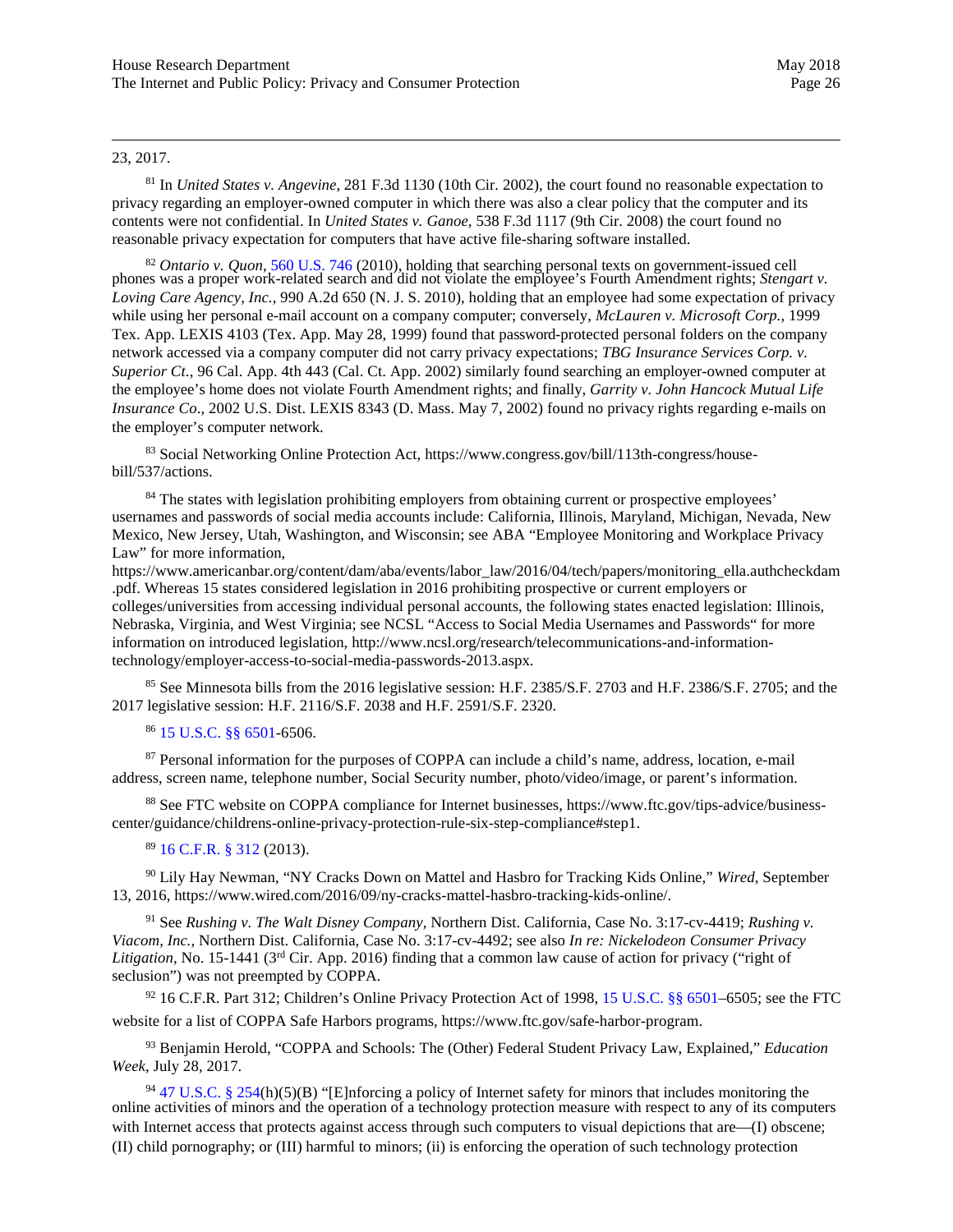measure during any use of such computers by minors; and (iii) as part of its Internet safety policy is educating minors about appropriate online behavior, including interacting with other individuals on social networking websites and in chat rooms and cyberbullying awareness and response." The term "harmful to minors" and other terms are defined in CIPA.

<sup>95</sup> *United States v. American Library Assn., Inc.*, [539 U.S. 194,](https://www.law.cornell.edu/supct/html/02-361.ZO.html) 201 F. Supp. 2d 401 (2003), holding that Congress has the authority to require libraries to censor Internet content to receive federal funding under the CIPA without violating First Amendment rights.

96 National Conference of State Legislatures, "Laws Relating to Filtering, Blocking and Usage Policies in Schools and Libraries" November 6, 2016, http://www.ncsl.org/research/telecommunications-and-information-technology/state-Internet-filtering-laws.aspx.

<span id="page-26-0"></span><sup>97</sup> A number of states have passed laws that require Internet service providers to provide information or access to blocking and filtering products to allow customers to control children's access to the Internet. See La. Rev. Stat. § 51:1426; Md. Code § 14-3701 et seq., Nev. Rev. Stat. § 603.100 to 603.170, Tex. Bus. & Comm. Code §§ 35.101 to 35.103, Utah Code § 76-10-1231.

<sup>98</sup> [Minn. Stat. § 134.50.](https://www.revisor.mn.gov/statutes/?id=134.50)

<sup>99</sup> *Ibid.*

<sup>100</sup> [20 U.S.C. § 1232g;](https://www.law.cornell.edu/uscode/text/20/1232g) 34 C.F.R. [Part 99.](https://www.law.cornell.edu/cfr/text/34/part-99)

<span id="page-26-2"></span><span id="page-26-1"></span><sup>101</sup> National Conference of State Legislatures, "Student Data Privacy," February 10, 2017, http://www.ncsl.org/research/education/student-data-privacy.aspx.

<sup>102</sup> See H.F. 1507 (2017),

<span id="page-26-4"></span><span id="page-26-3"></span>https://www.revisor.mn.gov/bills/text.php?session=ls90&number=HF1507&session\_number=0&session\_year=2017 &version=list; S.F. 1980 (2017),

<span id="page-26-5"></span>https://www.revisor.mn.gov/bills/text.php?number=SF1980&version=0&session=ls90&session\_year=2017&session number=0 and H.F.  $307$ ,

<span id="page-26-6"></span>https://www.revisor.mn.gov/bills/text.php?number=HF307&version=0&session=ls90&session\_year=2017&session number=0.

<sup>103</sup> [Minn. Stat. §§ 13.319](https://www.revisor.mn.gov/statutes/?id=13.319) to 13.33.

<sup>104</sup> [15 U.S.C. §§ 6801-](https://www.law.cornell.edu/uscode/text/15/6801)6809.

<span id="page-26-7"></span><sup>105</sup> The USA Patriot Act Section 314, FDIC Rules and Regulations, and the Sarbanes-Oxley Act all contain privacy provisions requiring monitoring and security requirements for personal information on financial accounts.

- <sup>106</sup> [15 U.S.C. § 6805.](https://www.law.cornell.edu/uscode/text/15/6805)
- <sup>107</sup> [18 U.S.C.](https://www.law.cornell.edu/uscode/text/18/1028) § 1028.
- <sup>108</sup> [45 C.F.R. § 164.530\(c\)](https://www.law.cornell.edu/cfr/text/45/164.530).
- <sup>109</sup> [16 C.F.R.](https://www.law.cornell.edu/cfr/text/16/part-318) Part 318.
- <sup>110</sup> [Minn. Stat. § 325M.02.](https://www.revisor.mn.gov/statutes/?id=325M.02)
- 111 [Minn. Stat. §§ 325M.03](https://www.revisor.mn.gov/statutes/?id=325M.03) and [325M.04](https://www.revisor.mn.gov/statutes/?id=325M.04).
- <sup>112</sup> [Minn. Stat. § 325M.07.](https://www.revisor.mn.gov/statutes/?id=325M.07)
- <sup>113</sup> Calif. Bus. & Prof. Code §§ 22580-22582.

<sup>114</sup> See National Conference of State Legislatures, "State Laws Related to Internet Privacy," June 20, 2017, http://www.ncsl.org/research/telecommunications-and-information-technology/state-laws-related-to-Internetprivacy.aspx#CollectPI.

<sup>115</sup> See National Conference of State Legislatures, "Student Data Privacy," February 10, 2017, http://www.ncsl.org/research/education/student-data-privacy.aspx.

<sup>116</sup> See YourAdChoice.com for more information, http://youradchoices.com/learn#learn-icon.